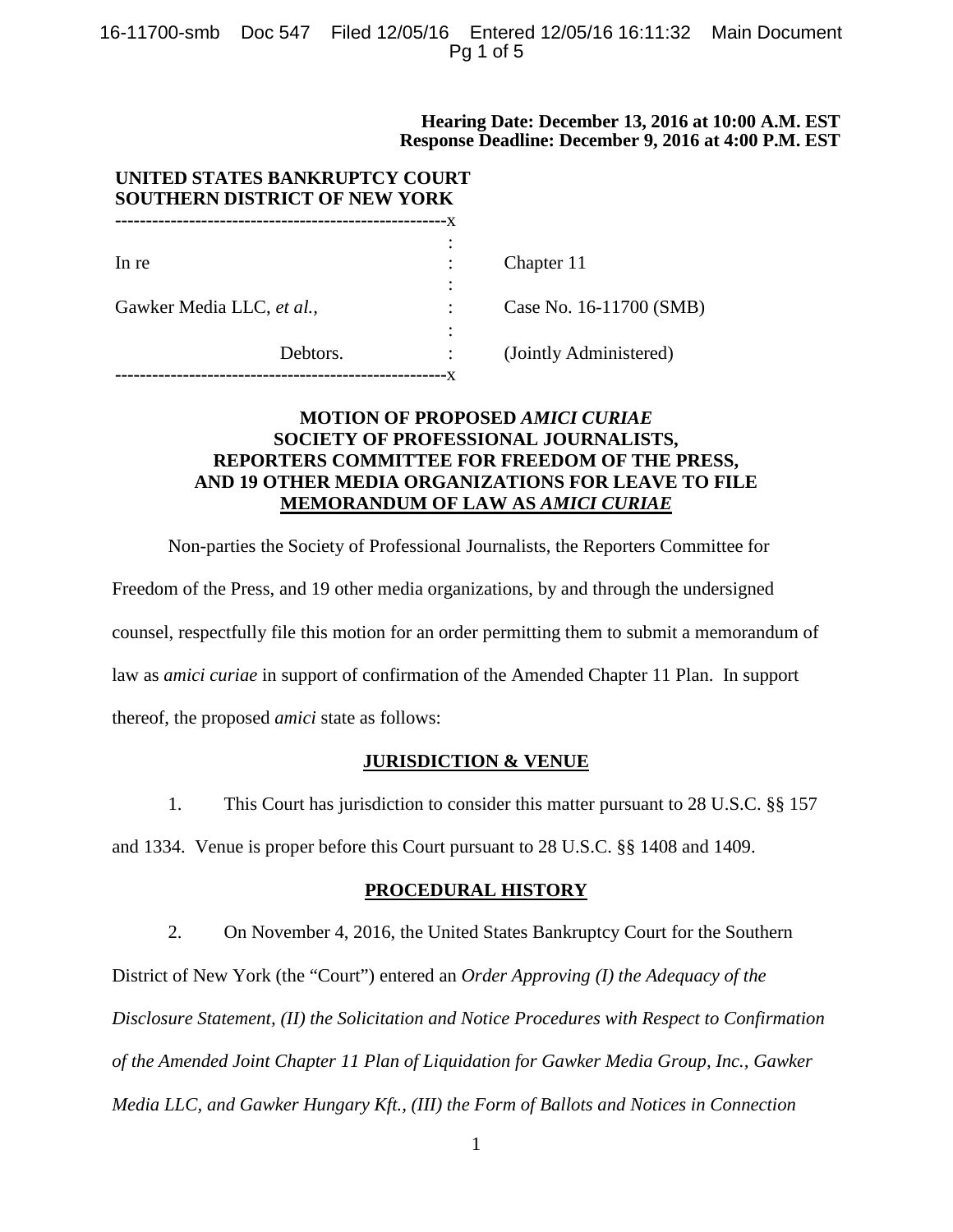## 16-11700-smb Doc 547 Filed 12/05/16 Entered 12/05/16 16:11:32 Main Document Pg 2 of 5

*Therewith, and (IV) the Scheduling of Certain Dates with Respect Thereto (the "Disclosure*") Statement Order") that, among other things: (a) approved the *Disclosure Statement for the Amended Joint Chapter 11 Plan of Liquidation for Gawker Media Group, Inc., Gawker Media LLC, and Gawker Hungary Kft.* (as may further be amended from time to time and including all exhibits and supplements thereto, the "Disclosure Statement") as containing adequate information, as required under section 1125(a) of title 11 of the United States Code (the "Bankruptcy Code"), and (b) authorized the above-captioned debtors and debtors in possession (collectively, the "Debtors") to solicit votes with regard to the acceptance or rejection of the *Amended Joint Chapter 11 Plan of Liquidation for Gawker Media Group, Inc., Gawker Media LLC, and Gawker Hungary Kft.* (as may further be amended from time to time and including all exhibits and supplements thereto, the "Plan").

3. The Court established December 5, 2016, at 4:00 p.m., New York Time as the deadline for submitting objections to the Plan and scheduled a hearing to confirm the Plan on December 13, 2016, at 10:00 a.m., New York Time before the Honorable Stuart M. Bernstein, United States Bankruptcy Judge, in the United States Bankruptcy Court for the Southern District of New York.

#### **BASIS FOR RELIEF REQUESTED**

4. The 21 proposed *amici* are representatives and members of the news media. They seek to submit an *amicus* memorandum of law in support of the third-party releases and injunction provisions contained in the Plan.<sup>1</sup> The proposed *amicus* memorandum of law is attached to this motion as Exhibit 1.

 $1$  See sections 9.02 and 9.05 of the Plan.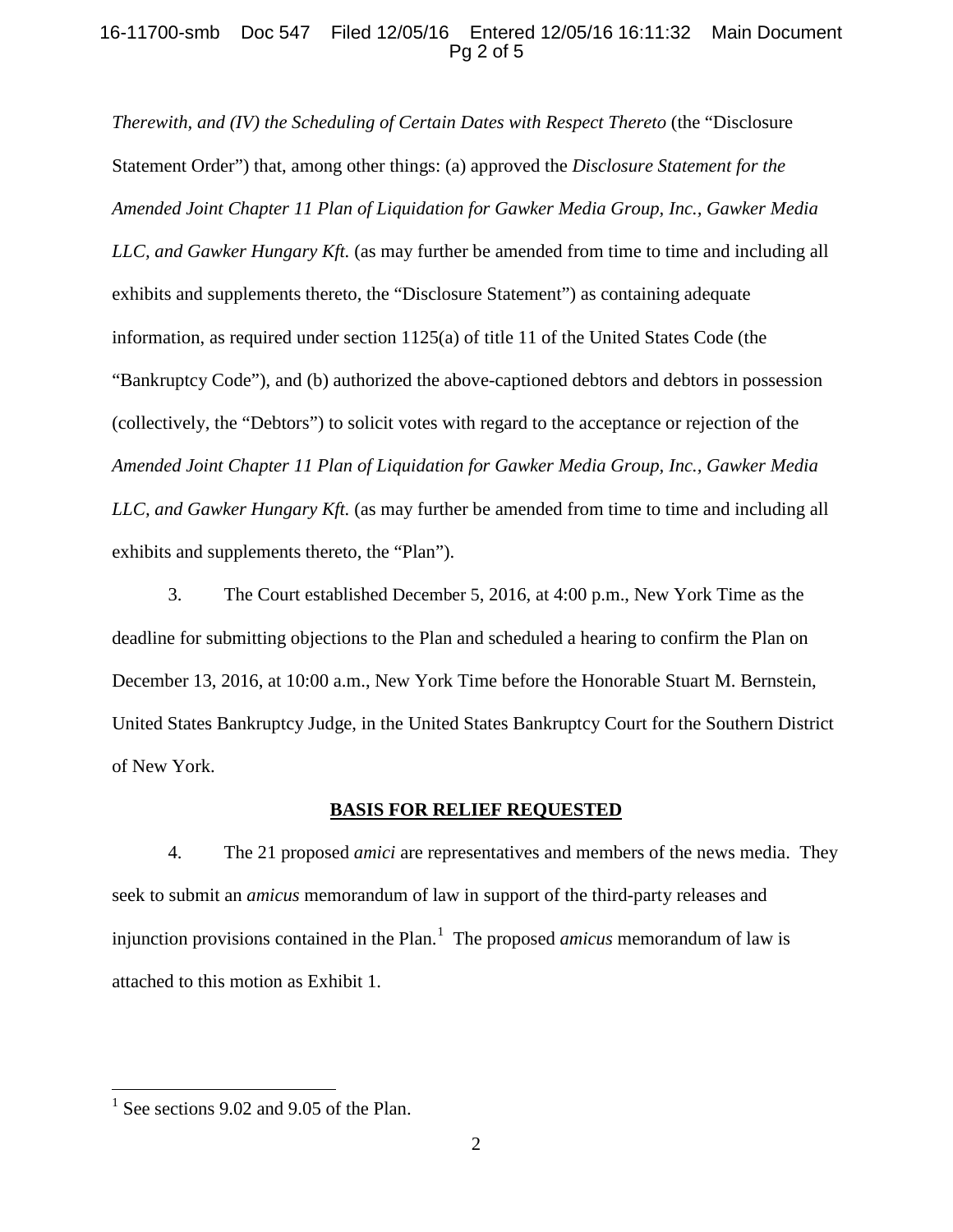#### 16-11700-smb Doc 547 Filed 12/05/16 Entered 12/05/16 16:11:32 Main Document Pg 3 of 5

5. The proposed *amici* are: American Society of News Editors, Association of Alternative Newsmedia, The E.W. Scripps Company, First Look Media Works, Inc., Freedom of the Press Foundation, International Documentary Assn., Investigative Reporting Workshop at American University, The Media Consortium, MediaNews Group, MPA—The Association of Magazine Media, National Press Photographers Association, New England First Amendment Coalition, Online News Association, PEN America, Radio Television Digital News Association, The Reporters Committee for Freedom of the Press, Reporters Without Borders, The Seattle Times Company, Society of Professional Journalists, Tully Center for Free Speech, and Vox Media. Each is described more fully in Appendix A of the proposed *amicus* memorandum of law.

6. These *amici* have a strong interest in ensuring that First Amendment interests and background principles of media law are considered and upheld in all judicial proceedings, including bankruptcy proceedings. In particular, *amici* seek to address the interests of journalists in proceedings that affect how the risk of legal liability is allocated between media companies, individual journalists, and unknown plaintiffs. The Plan's third-party release and injunction provisions directly relate to this issue.

7. The *amici* also are uniquely situated to explain the important practical considerations involved in the preservation of journalists' indemnification rights, as reflected in the Plan's third-party release and injunction provisions.

8. *Amici* respectfully submit that the perspectives and arguments contained in their proposed memorandum will augment the existing arguments regarding the Plan and will aid the Court's evaluation of the Plan's third-party release and injunction provisions. *See Auto. Club of N.Y., Inc. v. The Port Auth. of N.Y. & N.J.*, No. 11 Civ. 6746 (RJH), 2011 WL 5865296, at \*2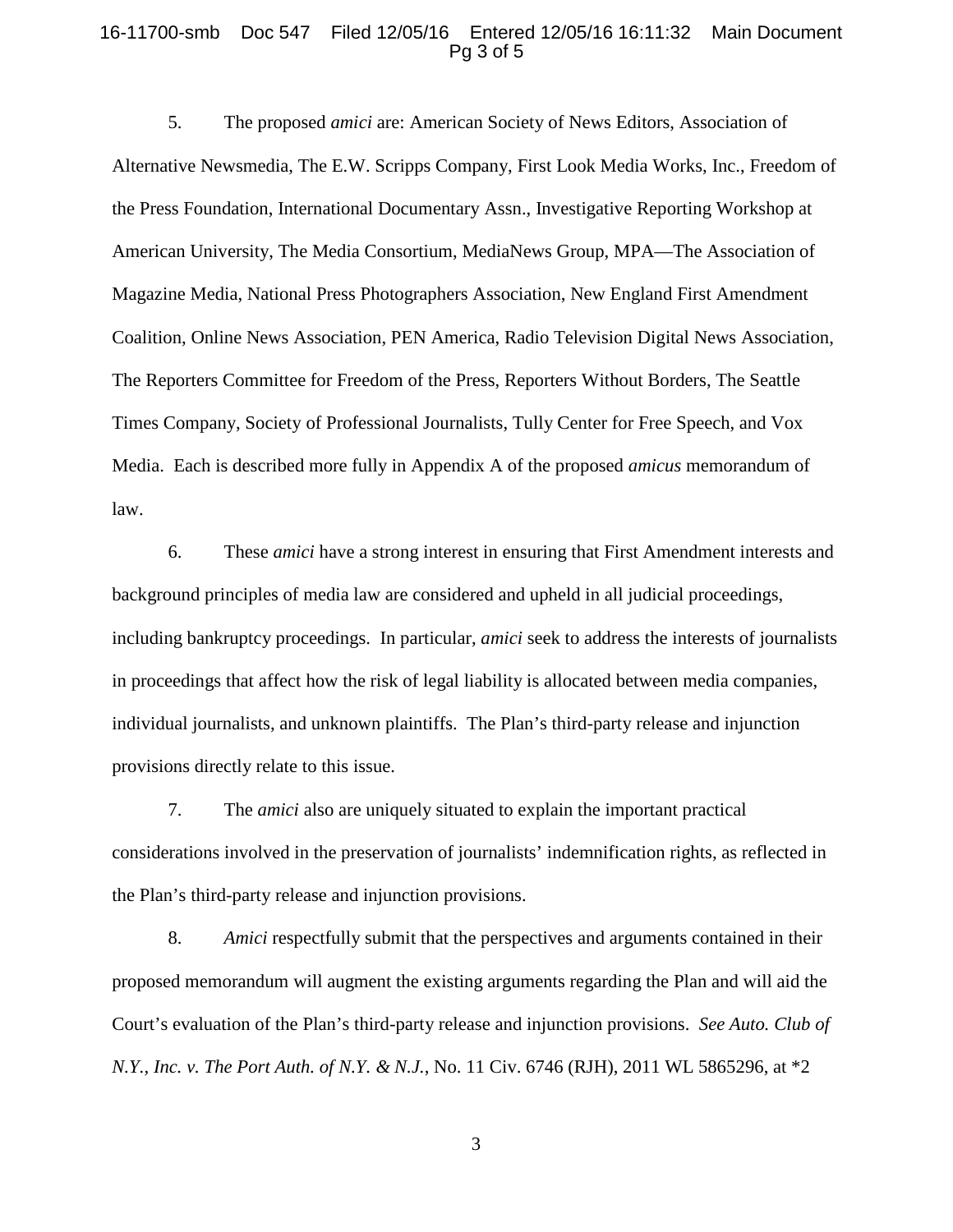#### 16-11700-smb Doc 547 Filed 12/05/16 Entered 12/05/16 16:11:32 Main Document Pg 4 of 5

(S.D.N.Y. Nov. 22, 2011) ("The usual rationale for amicus curiae submissions is that they are of aid to the court and offer insights not available from the parties.").

9. The decision of whether to permit non-parties to appear as *amici curiae* is committed to the Court's discretion. *E.g.*, *Picard v. Greiff*, 797 F. Supp. 2d 451, 452 (S.D.N.Y. 2011).

#### **NOTICE**

10. This motion is being filed and served in accordance with the procedures set forth in the Order Establishing Certain Notice, Case Management, and Administrative Procedures and Omnibus Hearing Dates ("Case Management Order") (Dkt. No. 93).

11. This motion is being filed on December 5, 2016, providing eight days' notice in advance of the Confirmation Hearing. Concurrently with this motion, *amici* are filing an application for the Court to consider this motion upon shortened time, in accordance with ¶ 18 of the Case Management Order. Because the proposed *amicus* memorandum of law is in support of the confirmation of the Plan, *amici* do not anticipate opposition to their motion for leave to participate as *amici*. *Amici* respectfully submit that the slightly shortened notice time of eight days will not prejudice any party or person.

#### **CONCLUSION**

12. For the foregoing reasons, the proposed *amici curiae* respectfully request that the Court enter an order granting them leave to submit a memorandum of law as *amici curiae* in support of confirmation of the Amended Chapter 11 Plan.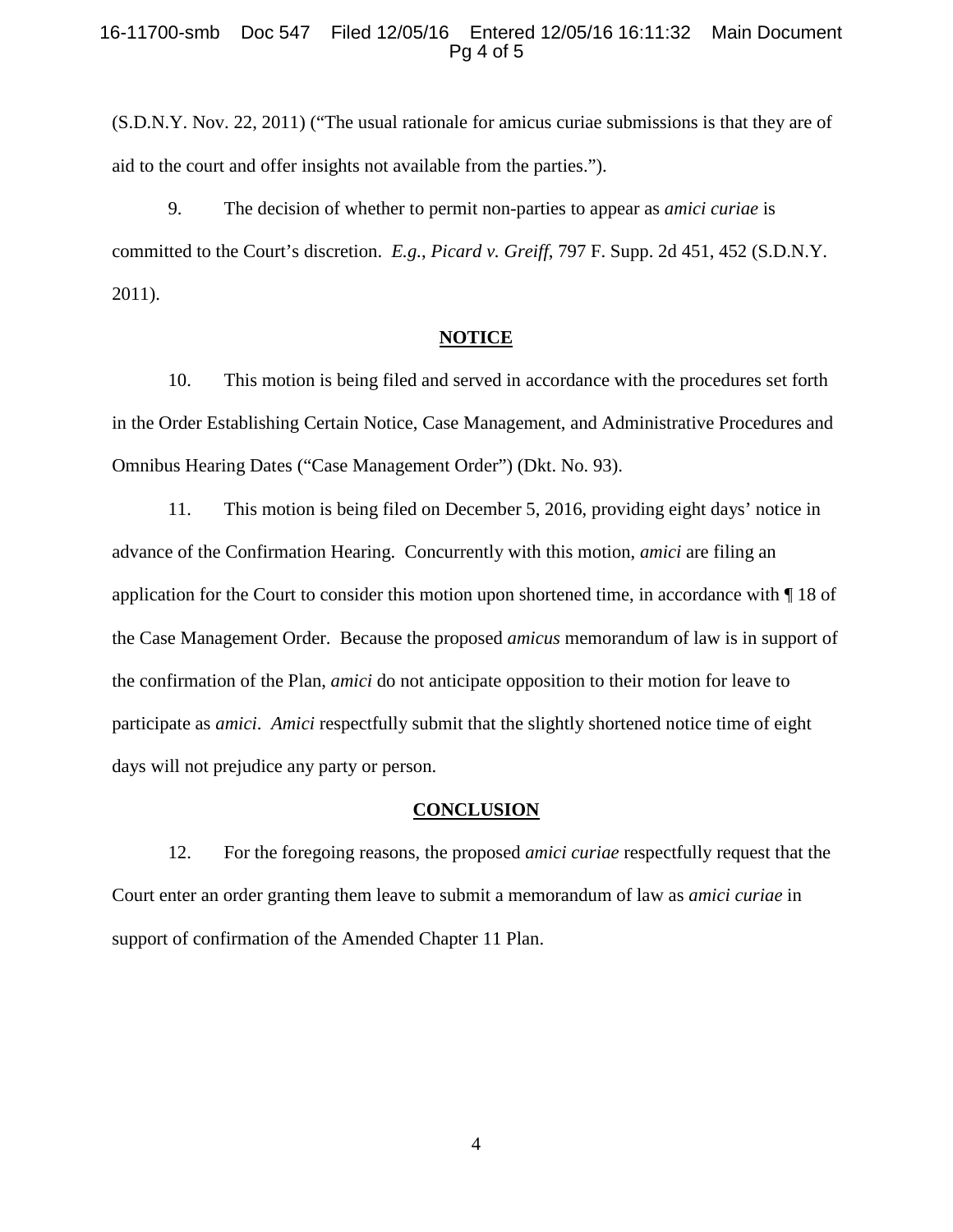December 5, 2016 Respectfully submitted,

## BAKER & HOSTETLER LLP

/s/ *Mark I. Bailen*

Bruce W. Sanford Mark I. Bailen Christopher J. Giaimo Washington Square, Suite 1100 1050 Connecticut Avenue, N.W. Washington, DC 20036-5304 *mbailen@bakerlaw.com* Phone: (202) 861-1500 Fax: (202) 861-1783

*Counsel for Amici Curiae*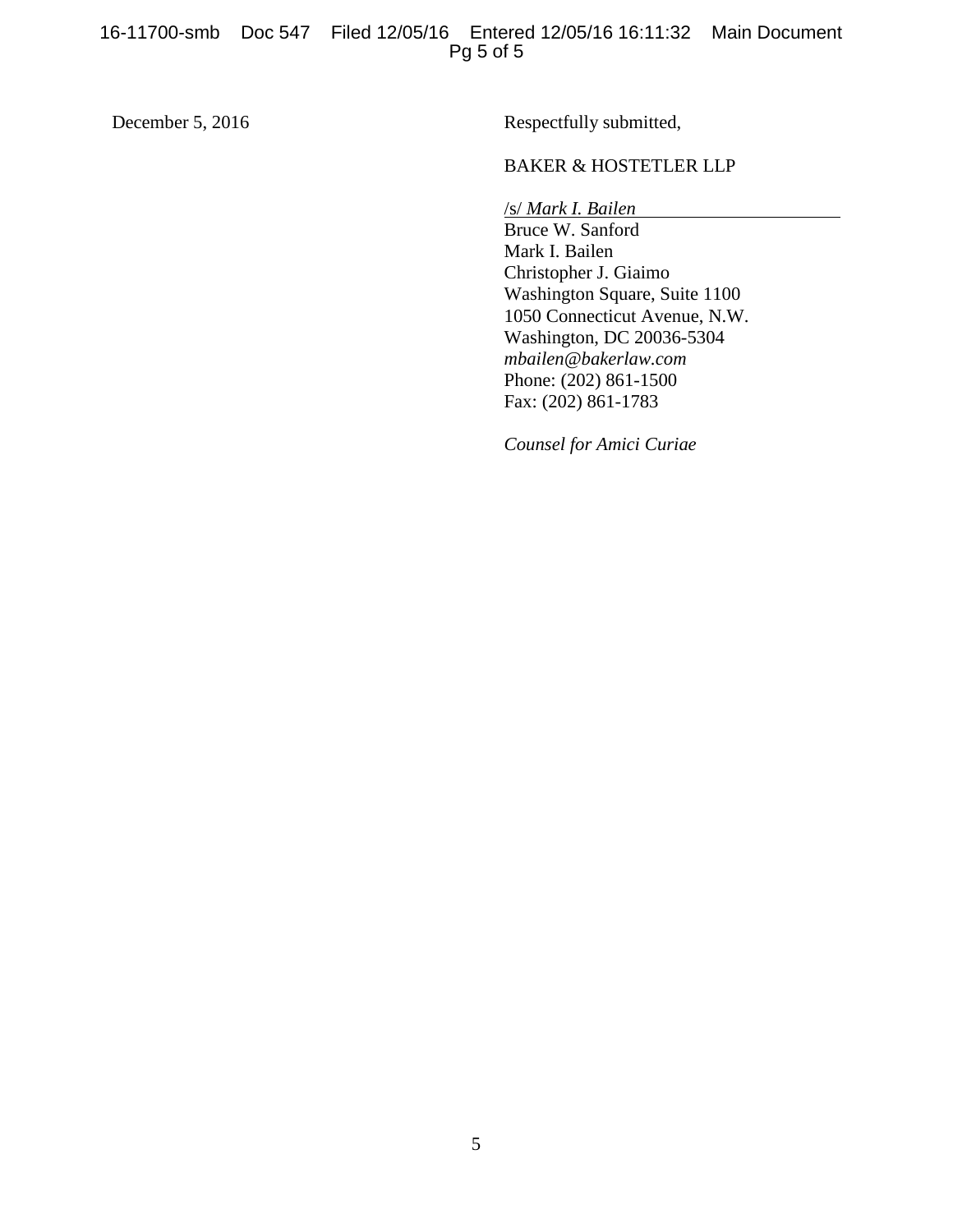16-11700-smb Doc 547-1 Filed 12/05/16 Entered 12/05/16 16:11:32 Exhibit 1 Pg 1 of 18

# **EXHIBIT 1**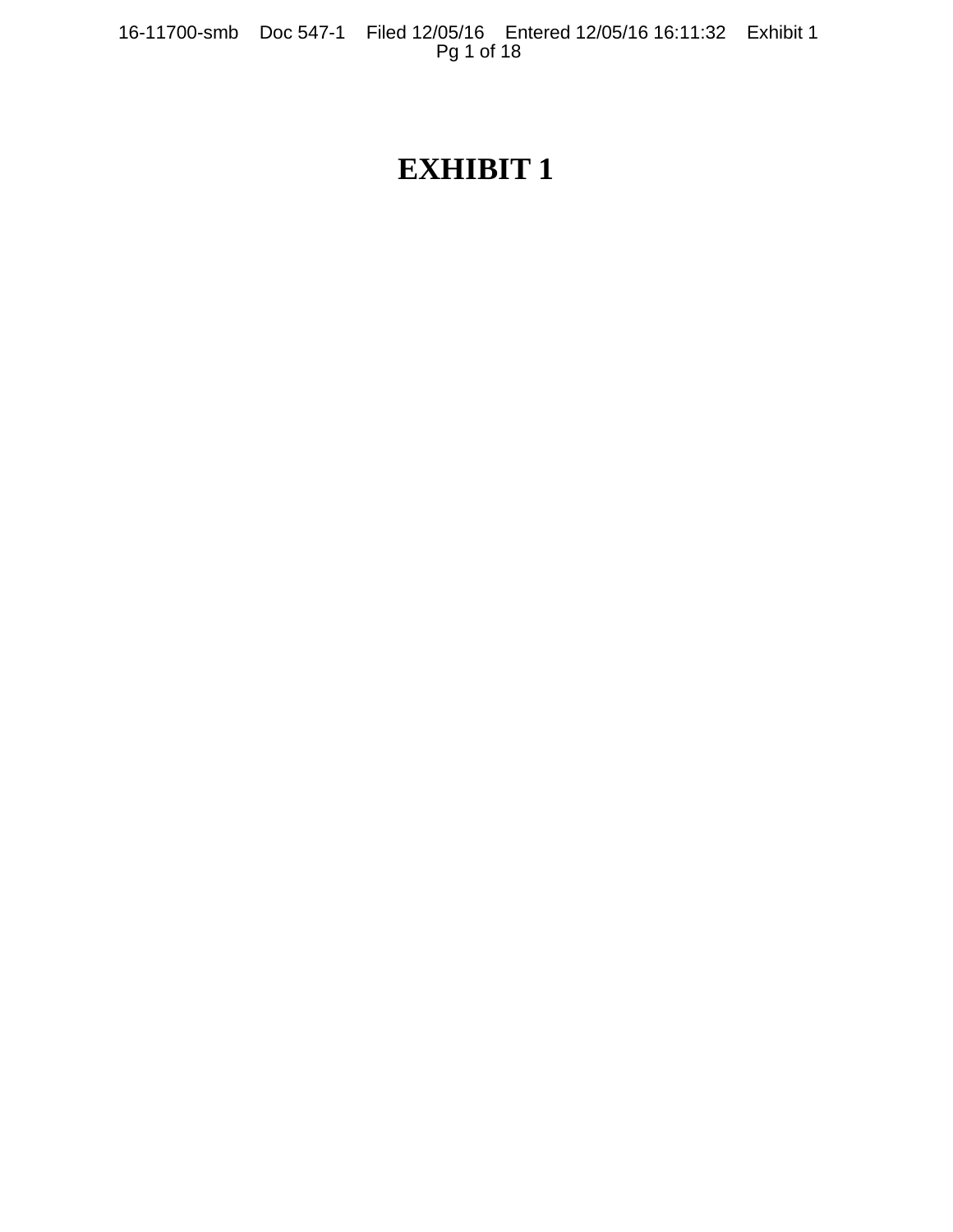16-11700-smb Doc 547-1 Filed 12/05/16 Entered 12/05/16 16:11:32 Exhibit 1 Pg 2 of 18

:

:

| UNITED STATES BANKRUPTCY COURT<br><b>SOUTHERN DISTRICT OF NEW YORK</b> |                          |                 |  |  |
|------------------------------------------------------------------------|--------------------------|-----------------|--|--|
|                                                                        |                          |                 |  |  |
|                                                                        |                          |                 |  |  |
| In re                                                                  | <b>Contract Contract</b> | Ch <sub>a</sub> |  |  |

Gawker Media LLC, *et al.*, <br> : Case No. 16-11700 (SMB)

npter 11

**------------------------------------------------------**x

Debtors. : (Jointly Administered)

## **MEMORANDUM OF LAW OF** *AMICI CURIAE* **SOCIETY OF PROFESSIONAL JOURNALISTS, REPORTERS COMMITTEE FOR FREEDOM OF THE PRESS, AND 19 OTHER MEDIA ORGANIZATIONS IN SUPPORT OF CONFIRMATION OF THE AMENDED CHAPTER 11 PLAN**

BAKER & HOSTETLER LLP

Bruce W. Sanford Mark I. Bailen Christopher J. Giaimo Andrew M. Grossman (*Of counsel*) James F. Romoser (*Of counsel*) Washington Square, Suite 1100 1050 Connecticut Avenue, N.W. Washington, DC 20036-5304 *mbailen@bakerlaw.com* Phone: (202) 861-1500 Fax: (202) 861-1783

*Counsel for Amici Curiae*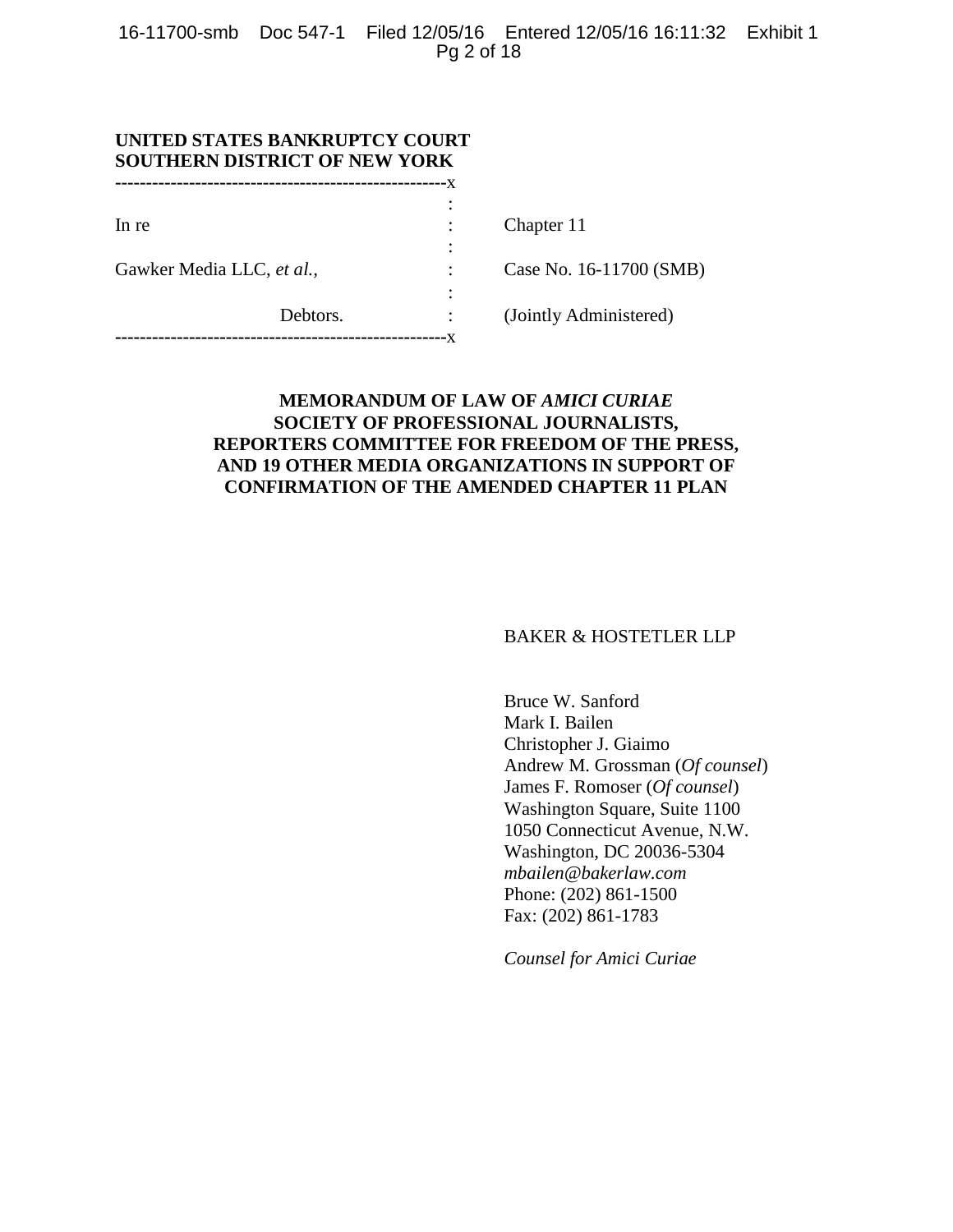16-11700-smb Doc 547-1 Filed 12/05/16 Entered 12/05/16 16:11:32 Exhibit 1 Pg 3 of 18

## **TABLE OF CONTENTS**

| $\mathbf{I}$ . | The First Amendment Provides Robust Protections Shielding Members of the Media    |  |
|----------------|-----------------------------------------------------------------------------------|--|
| II.            | In Both the Bankruptcy Context and Other Contexts, Courts Routinely Craft Special |  |
| III.           | Journalists' Claims Involving Indemnification Rights Against a Debtor Implicate   |  |
| IV.            | The Equities Strongly Support Protection of Journalists' and the Public's First   |  |
|                |                                                                                   |  |
|                |                                                                                   |  |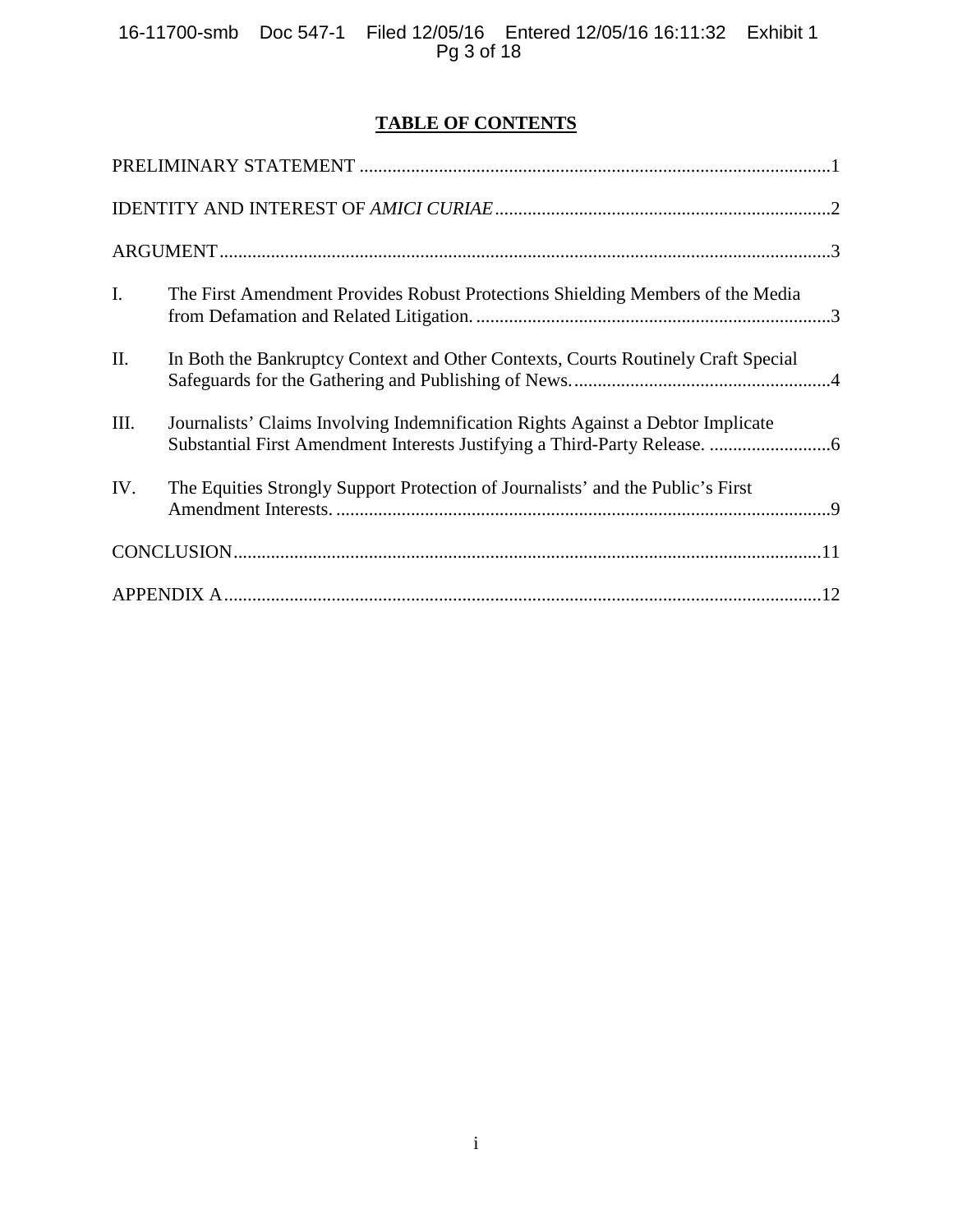# **TABLE OF AUTHORITIES**

| <b>Cases</b><br>Page(s)                                                                                                                                                   |
|---------------------------------------------------------------------------------------------------------------------------------------------------------------------------|
|                                                                                                                                                                           |
|                                                                                                                                                                           |
|                                                                                                                                                                           |
| In re Charles St. African Methodist Episcopal Church of Boston, 478 B.R. 73                                                                                               |
|                                                                                                                                                                           |
| In re Philadelphia Newspapers, LLC, 450 B.R. 99 (Bankr. E.D. Pa. 2011)  4-5, 10                                                                                           |
|                                                                                                                                                                           |
|                                                                                                                                                                           |
|                                                                                                                                                                           |
|                                                                                                                                                                           |
|                                                                                                                                                                           |
|                                                                                                                                                                           |
| <b>Statute</b>                                                                                                                                                            |
|                                                                                                                                                                           |
| <b>Other sources</b>                                                                                                                                                      |
| Amy Mitchell & Jesse Holcomb, State of the News Media 2016, PEW RESEARCH CENTER ON<br>JOURNALISM & MEDIA (June 15, 2016), http://www.journalism.org/2016/06/15/state-of-  |
| BUREAU OF LABOR STATISTICS, OCCUPATIONAL EMPLOYMENT AND WAGES, MAY 2015,                                                                                                  |
| Jonathan Randles, Gawker Liquidation Plan Includes Legal Shield for Writers, WALL STREET<br>JOURNAL (Nov. 16, 2016), http://www.wsj.com/articles/gawker-liquidation-plan- |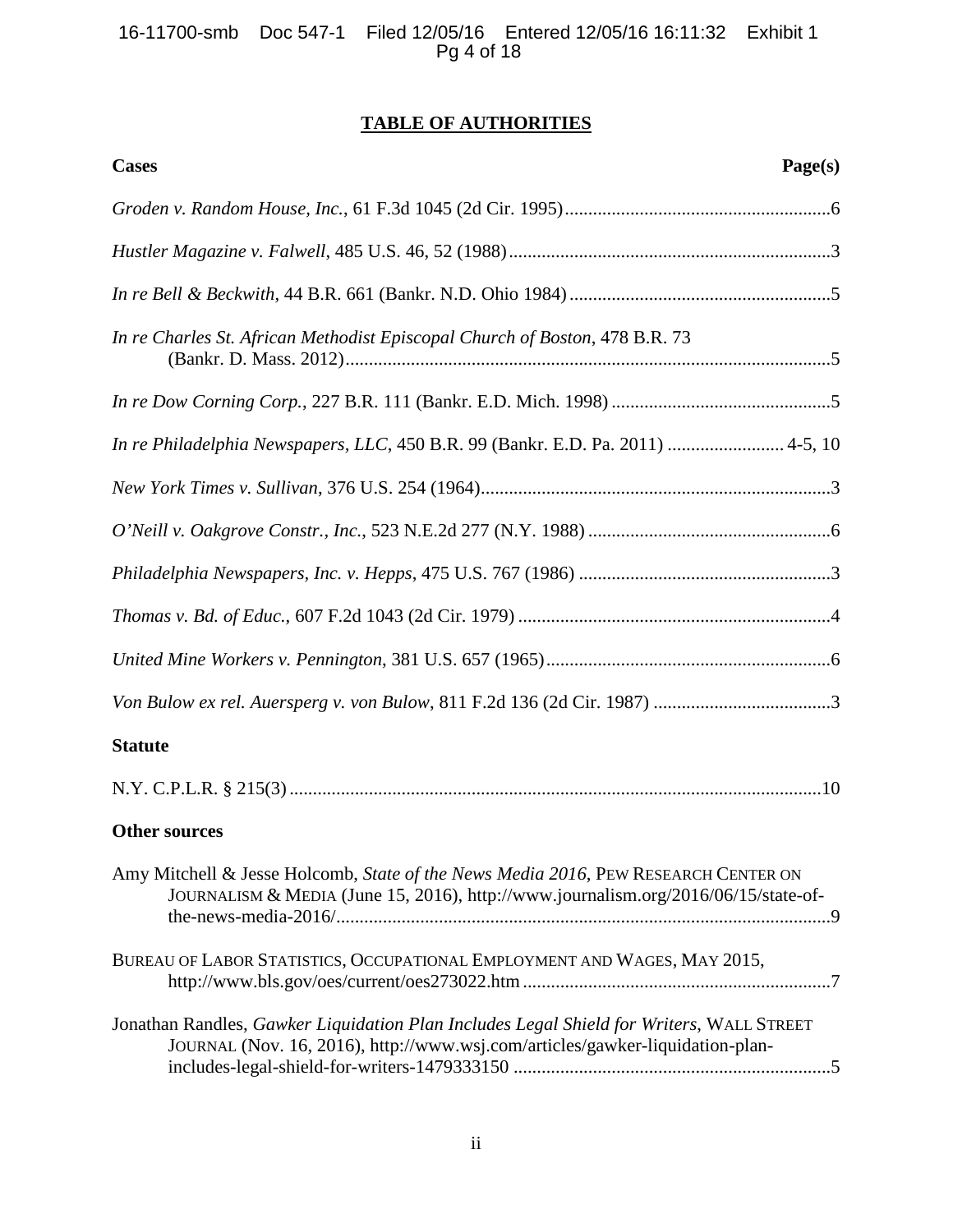#### 16-11700-smb Doc 547-1 Filed 12/05/16 Entered 12/05/16 16:11:32 Exhibit 1 Pg 5 of 18

The Society of Professional Journalists, the Reporters Committee for Freedom of the Press, and 19 other media organizations respectfully submit this *amicus* memorandum of law in support of the approval of the Amended Joint Chapter 11 Plan of Liquidation ("the Plan") for Gawker Media Group, Inc., Gawker Media LLC, and Gawker Hungary Kft. (collectively, "Gawker").

## **PRELIMINARY STATEMENT**

The liquidation plan in this proceeding contains third-party release and injunction provisions that serve fundamental First Amendment interests and avoid exposing individual journalists to unanticipated and inequitable personal liability. The Plan provides that, after the entry of a confirmation order, potential plaintiffs may not bring claims against Gawker's former reporters, editors, employees, and contractors arising out the content that Gawker published.<sup>1</sup> The Plan, in effect, creates an equivalent to the indemnification guarantee that was enshrined in these journalists' employment contracts or through Gawker's practices and policies. Journalists everywhere rely on such indemnification guarantees as a critical protection that allows them to engage in the sort of intrepid newsgathering and publishing that the First Amendment endorses.

*Amici* write to underscore that the third-party release and injunction provisions at issue here require more than a robotic application of the *Metromedia* test. In evaluating them, this Court should remain sensitive to the First Amendment and other policy values that they serve. An overwhelming body of First Amendment jurisprudence makes clear that the law strikes a balance in favor of providing "breathing space" for journalists to do their jobs, even when that may, at times, compromise potential claims against some journalists. The release and injunction here are crucial to preserve that breathing space. To eliminate them from the Plan would not just

 $1$  See sections 9.02 and 9.05 of the Plan.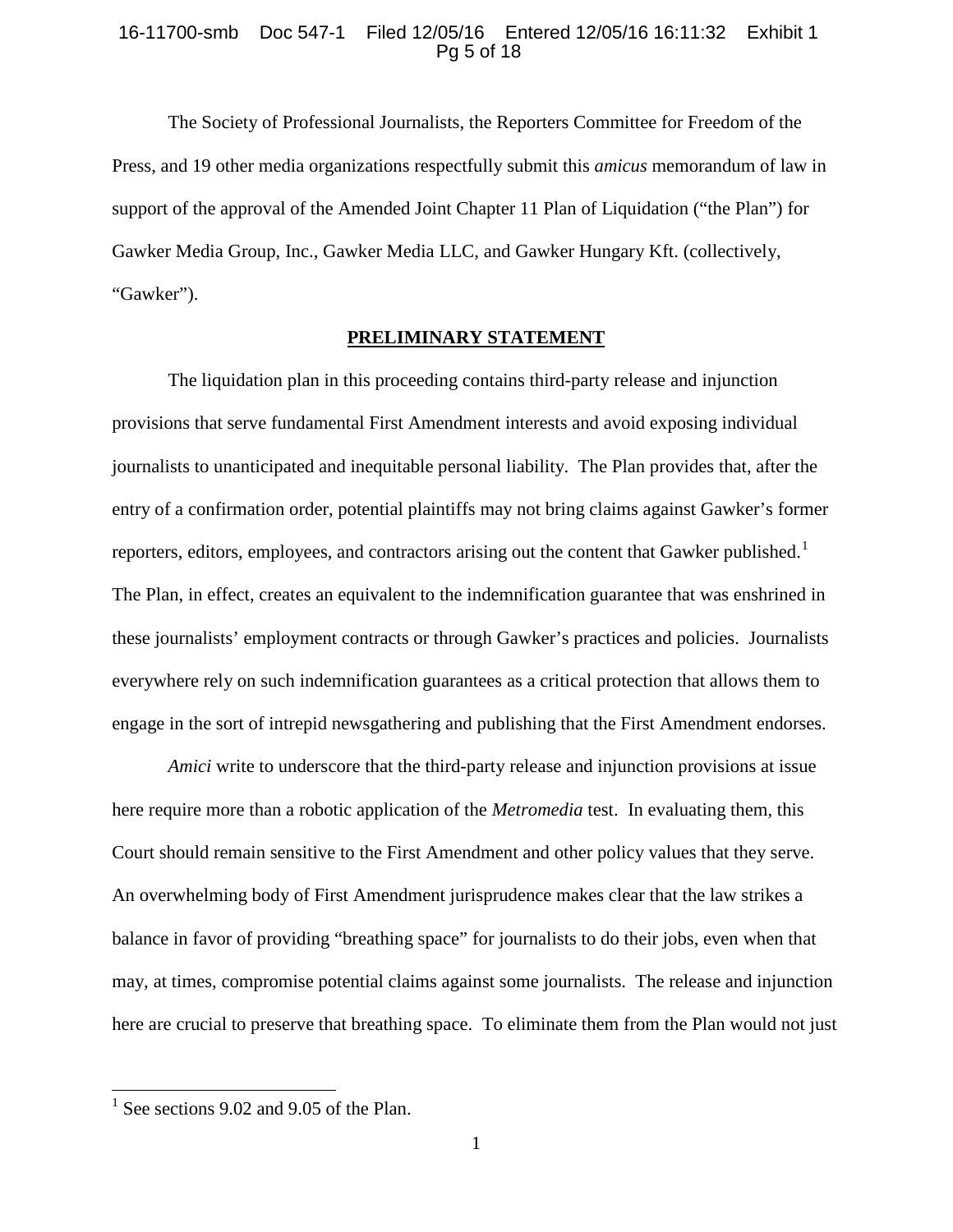## 16-11700-smb Doc 547-1 Filed 12/05/16 Entered 12/05/16 16:11:32 Exhibit 1 Pg 6 of 18

harm the well-being of Gawker's former employees; it also would send a chilling message to journalists everywhere that, in the event of a media company's bankruptcy, what had heretofore been their employer's liabilities could suddenly become their own.

#### **IDENTITY AND INTEREST OF** *AMICI CURIAE*

*Amici* are representatives and members of the news media. They have a strong interest in ensuring that First Amendment interests and background principles of media law are considered and upheld in bankruptcy proceedings, like this one, that affect how the risk of legal liability is allocated between media companies, individual journalists, and unknown plaintiffs. *Amici* also are uniquely situated to explain the important practical considerations involved in the preservation of journalists' indemnification rights, as reflected in the Plan's third-party release and injunction provisions.

The 21 *amici* are: American Society of News Editors, Association of Alternative Newsmedia, The E.W. Scripps Company, First Look Media Works, Inc., Freedom of the Press Foundation, International Documentary Assn., Investigative Reporting Workshop at American University, The Media Consortium, MediaNews Group, MPA—The Association of Magazine Media, National Press Photographers Association, New England First Amendment Coalition, Online News Association, PEN America, Radio Television Digital News Association, The Reporters Committee for Freedom of the Press, Reporters Without Borders, The Seattle Times Company, Society of Professional Journalists, Tully Center for Free Speech, and Vox Media. Each is described more fully in Appendix  $A<sup>2</sup>$ .

 $2$  No part of this brief was authored by any party's counsel, and no person or entity other than *amici curiae* funded its preparation or submission.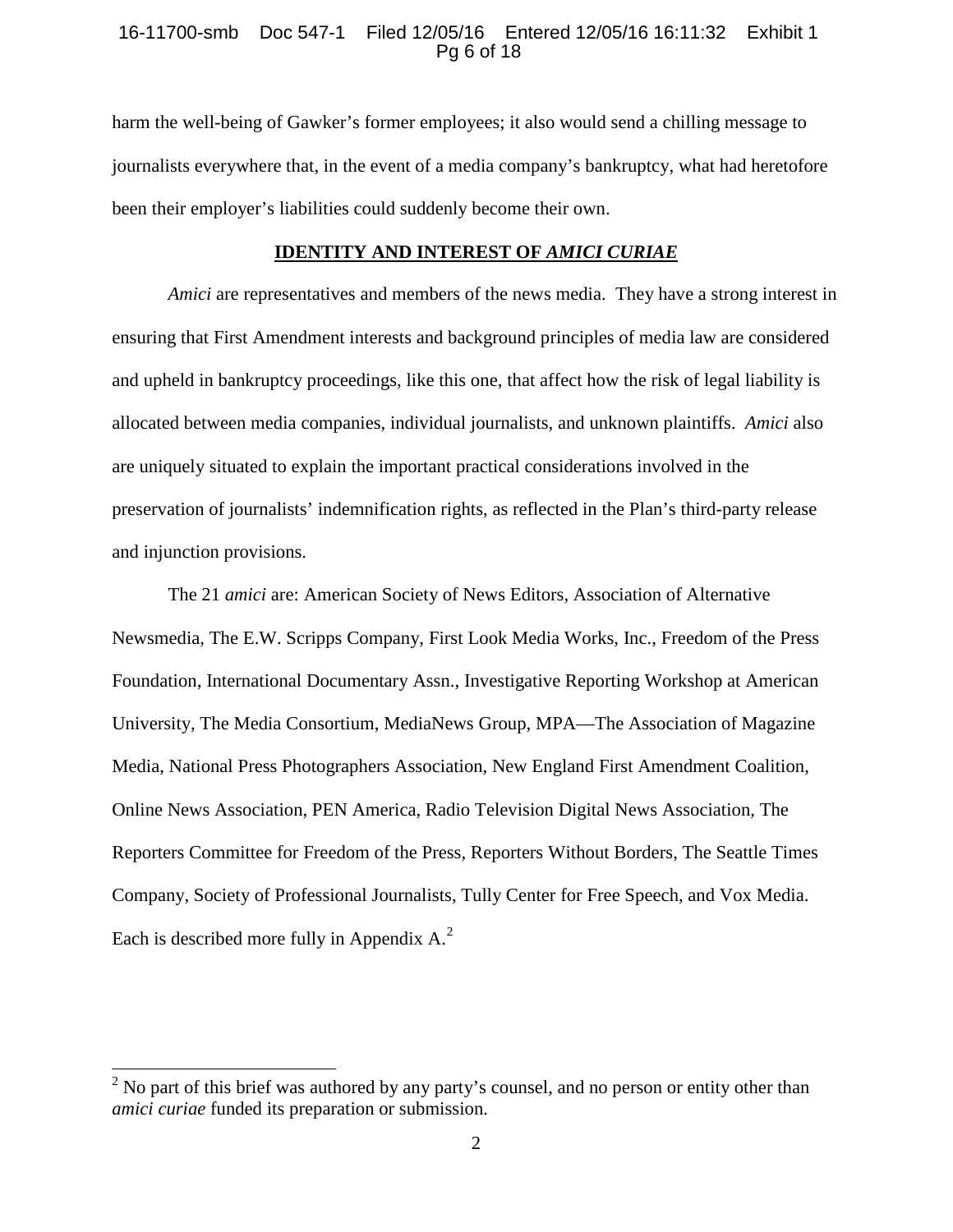#### **ARGUMENT**

## **I. The First Amendment Provides Robust Protections Shielding Members of the Media from Defamation and Related Litigation.**

For more than five decades, courts have steadfastly recognized that the threat of litigation against the press, particularly libel litigation, poses serious First Amendment risks because it chills the ability of journalists to gather news and convey information to the public. This recognition emerged with the constitutionalization of libel law in *New York Times v. Sullivan*, 376 U.S. 254 (1964). There, the Supreme Court explained that libel lawsuits raise special constitutional concerns: unlike other, garden-variety tort actions, these suits against the media inherently implicate the First Amendment because they contravene the "profound national commitment to the principle that debate on public issues should be uninhibited, robust, and wideopen." *Id.* at 270. Since *Sullivan*, a raft of media law jurisprudence has elaborated on that commitment. In *Philadelphia Newspapers, Inc. v. Hepps*, 475 U.S. 767, 777 (1986), the Supreme Court explicitly recognized the chilling effect of private suits for damages against media defendants and held that, in order to mitigate that chilling effect, the First Amendment mandates that even some false journalism, theoretically actionable on the merits, be nevertheless protected. The rule that "[f]reedoms of expression require breathing space" is thus well enshrined in the law. *Hustler Magazine v. Falwell*, 485 U.S. 46, 52 (1988).

The law of this Circuit, like all circuits, reflects the national and constitutional commitment to the work that journalists do. "[T]he process of newsgathering is a protected right under the First Amendment . . . emanat[ing] from the strong public policy supporting the unfettered communication of information by the journalist to the public." *Von Bulow ex rel. Auersperg v. von Bulow*, 811 F.2d 136, 142 (2d Cir. 1987). Preserving this policy goal requires that courts—including bankruptcy courts—remain vigilant about obstacles that may get in its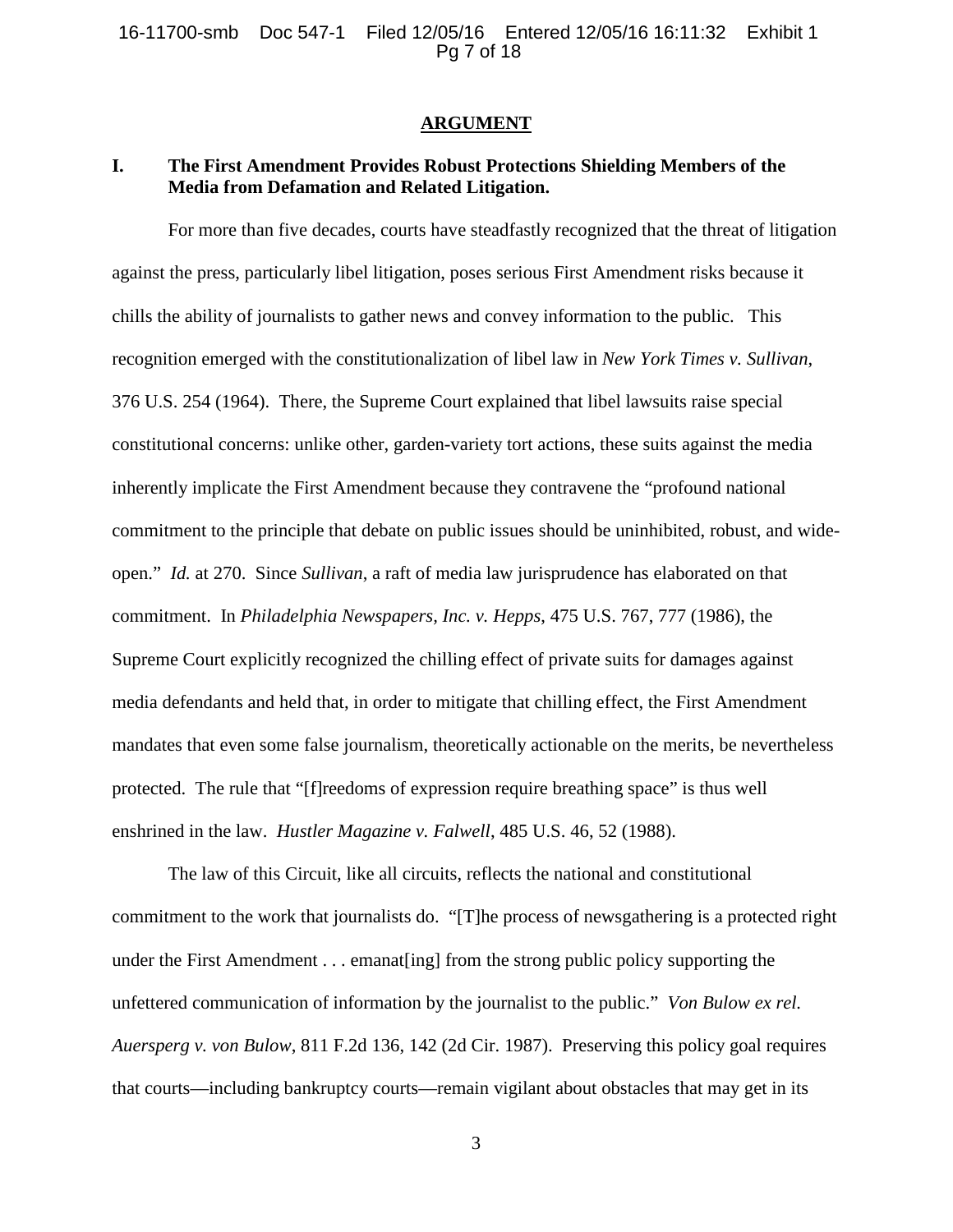#### 16-11700-smb Doc 547-1 Filed 12/05/16 Entered 12/05/16 16:11:32 Exhibit 1 Pg 8 of 18

way. "At the heart of the First Amendment is the ineluctable relationship between the free flow of information and a self-governing people, and courts have not hesitated to remove the occasional boulders that obstruct this flow." *Thomas v. Bd. of Educ.*, 607 F.2d 1043, 1047 (2d Cir. 1979). One such boulder, of course, is "the chilling effect that inexorably produces a silence of fear" when journalists face highly uncertain and potentially crippling personal liability. *Id.* Because journalists and their employers frequently agree to indemnification arrangements precisely to mitigate this chilling effect, any court should tread carefully before vitiating the protections that indemnification provides.

## **II. In Both the Bankruptcy Context and Other Contexts, Courts Routinely Craft Special Safeguards for the Gathering and Publishing of News.**

The principles summarized above, though springing from defamation lawsuits, extend to many other contexts, including bankruptcy proceedings. In circumstances similar to those here, the U.S. Bankruptcy Court for the Eastern District of Pennsylvania upheld and enforced a thirdparty release and injunction contained in a media company's liquidation plan. *In re Philadelphia Newspapers, LLC*, 450 B.R. 99 (Bankr. E.D. Pa. 2011). The relevant provision, like the provision in the Gawker liquidation plan, enjoined plaintiffs from bringing post-confirmation lawsuits against the media company's reporters over articles that had been published prior to the bankruptcy. *Id.* at 101, 104-05. When two plaintiffs nonetheless sought to bring state-court defamation actions over pre-petition articles, the bankruptcy court enforced the Plan injunction, held that the claims were subject to the releases contained therein, and explained that the plaintiffs were without recourse against the debtor media company or its reporters. *Id.* at 106.

Crucial to the result in *In re Philadelphia Newspapers* was the fact that the plaintiffs, though not receiving "actual notice" of the bankruptcy proceeding, had nevertheless "received sufficient notice of the bankruptcy case and deadlines relevant to their claims in order to act to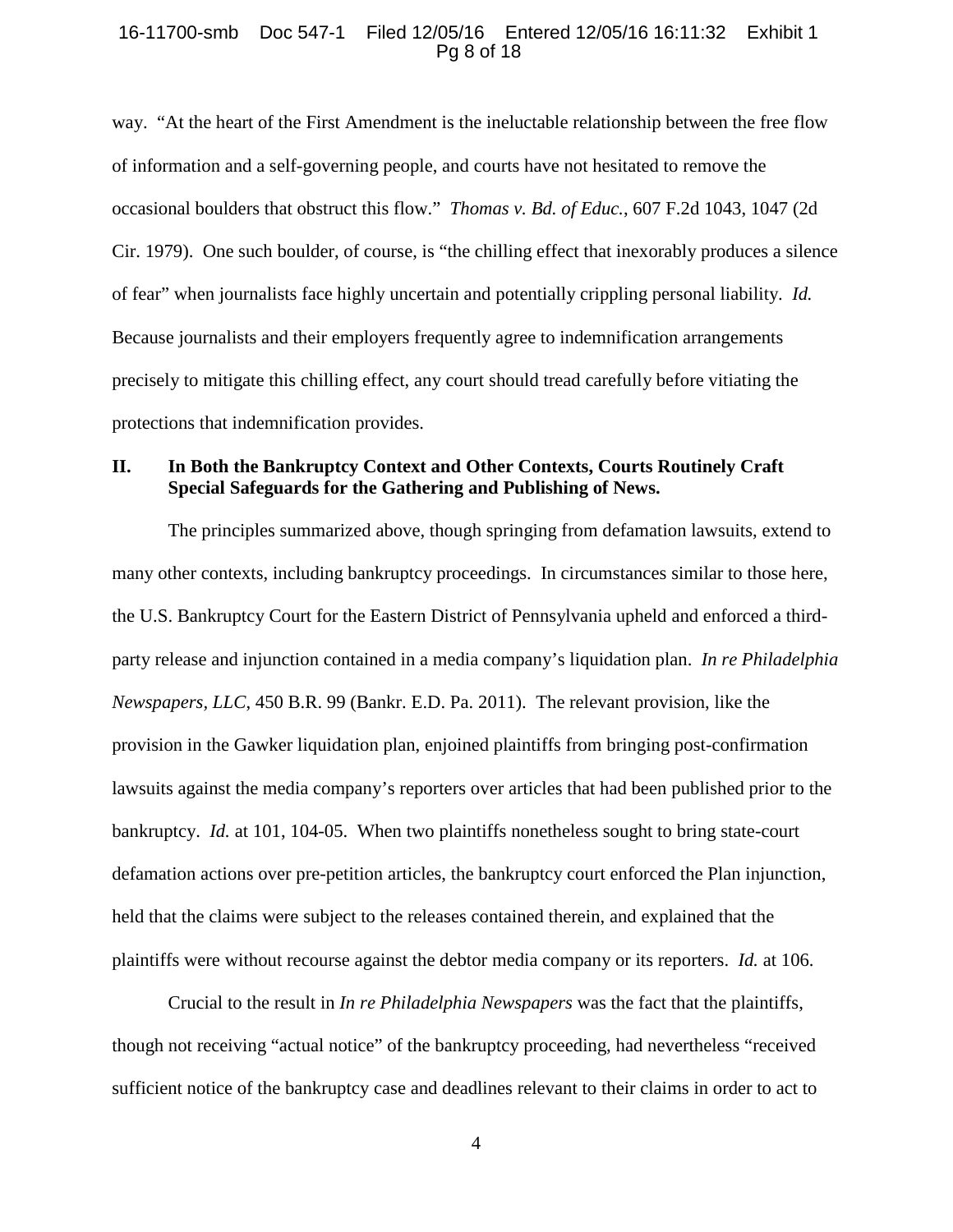## 16-11700-smb Doc 547-1 Filed 12/05/16 Entered 12/05/16 16:11:32 Exhibit 1 Pg 9 of 18

protect their interests," including through publication in the *Wall Street Journal* and other newspapers. *Id.* at 102-03. The situation here is precisely the same: any unknown plaintiffs who may have live claims against former Gawker employees undoubtedly have been on constructive notice of this bankruptcy proceeding and the opportunity to timely present their claims. The Gawker bankruptcy—and the proposed third-party release provisions—have been highly publicized, including in the *Wall Street Journal*, <sup>3</sup> and pursuant to this Court's order of November 4, 2016 (Dkt. No. 413), Gawker has published a formal Confirmation Hearing Notice in *USA Today* providing sufficient notice to persons not otherwise receiving notice by mail of the opportunity to raise objections.

Aside from *In re Philadelphia Newspapers*, the issue of third-party releases benefitting journalists does not arise frequently in published bankruptcy decisions. But bankruptcy courts have tailored their rulings in other ways to avoid colliding with First Amendment interests or other constitutional principles. *E.g.*, *In re Charles St. African Methodist Episcopal Church of Boston*, 478 B.R. 73, 87 (Bankr. D. Mass. 2012) (declining to decide whether entity was the trustee of a nominee trust because doing so would have implicated First Amendment considerations); *In re Dow Corning Corp.*, 227 B.R. 111, 113 (Bankr. E.D. Mich. 1998) (denying request to limit debtor's ability to publicize bankruptcy plan based in part on First Amendment concerns); *In re Bell & Beckwith*, 44 B.R. 661, 663 (Bankr. N.D. Ohio 1984) (recognizing First Amendment implications of request to prevent publication of customer information in course of bankruptcy proceeding).

<sup>3</sup> *See, e.g.*, Jonathan Randles, *Gawker Liquidation Plan Includes Legal Shield for Writers*, WALL STREET JOURNAL (Nov. 16, 2016), http://www.wsj.com/articles/gawker-liquidation-planincludes-legal-shield-for-writers-1479333150.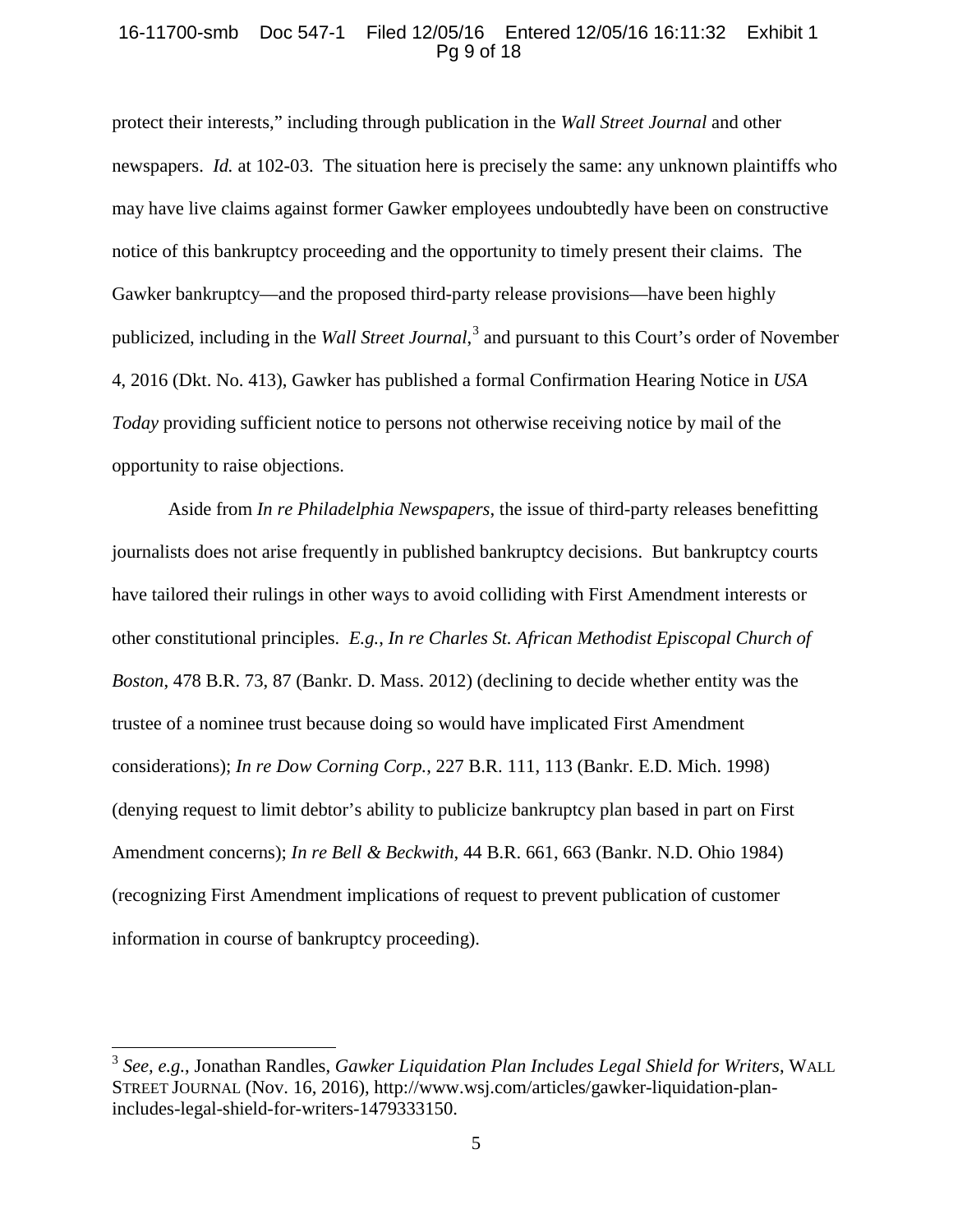#### 16-11700-smb Doc 547-1 Filed 12/05/16 Entered 12/05/16 16:11:32 Exhibit 1 Pg 10 of 18

Furthermore, looking beyond the bankruptcy context, courts routinely carve out special protections to allow appropriate "breathing space" for newsgathering and other protected First Amendment activity. For instance, in New York, as in many states, there is a general rule prohibiting the commercial use of a person's name or likeness without the person's permission but courts recognize an exception for publishers engaged in the dissemination of the news. *Groden v. Random House, Inc.*, 61 F.3d 1045, 1051 (2d Cir. 1995). There is a general rule requiring individuals to produce relevant information in civil discovery—but there is an exception for journalists who acquired such information in the course of newsgathering. *O'Neill v. Oakgrove Constr., Inc.*, 523 N.E.2d 277, 278 (N.Y. 1988). And in the antitrust context, courts recognize an exception to the general rule prohibiting anticompetitive conduct for conduct that constitutes First Amendment advocacy. *United Mine Workers v. Pennington*, 381 U.S. 657, 670 (1965). As in these contexts, and as in *In re Philadelphia Newspapers*, third-party release and injunction provisions for members of the press raise special concerns and mandate special solicitude to the interests involved.

## **III. Journalists' Claims Involving Indemnification Rights Against a Debtor Implicate Substantial First Amendment Interests Justifying a Third-Party Release.**

Although premised on contract law, the indemnification rights that publishers typically accord their reporters and editors against libel claims implicate substantial First Amendment interests. Logically, journalists' claims as creditors of a publisher's bankruptcy estate implicate those very same interests. The policies advanced by the First Amendment—including freedom of speech, freedom of the press, and the public's interests in transparency and accountability strongly support limited third-party release and injunction provisions, like the ones included in the Plan, that are provided as compensation for the discharge of journalists' indemnification rights against their publisher.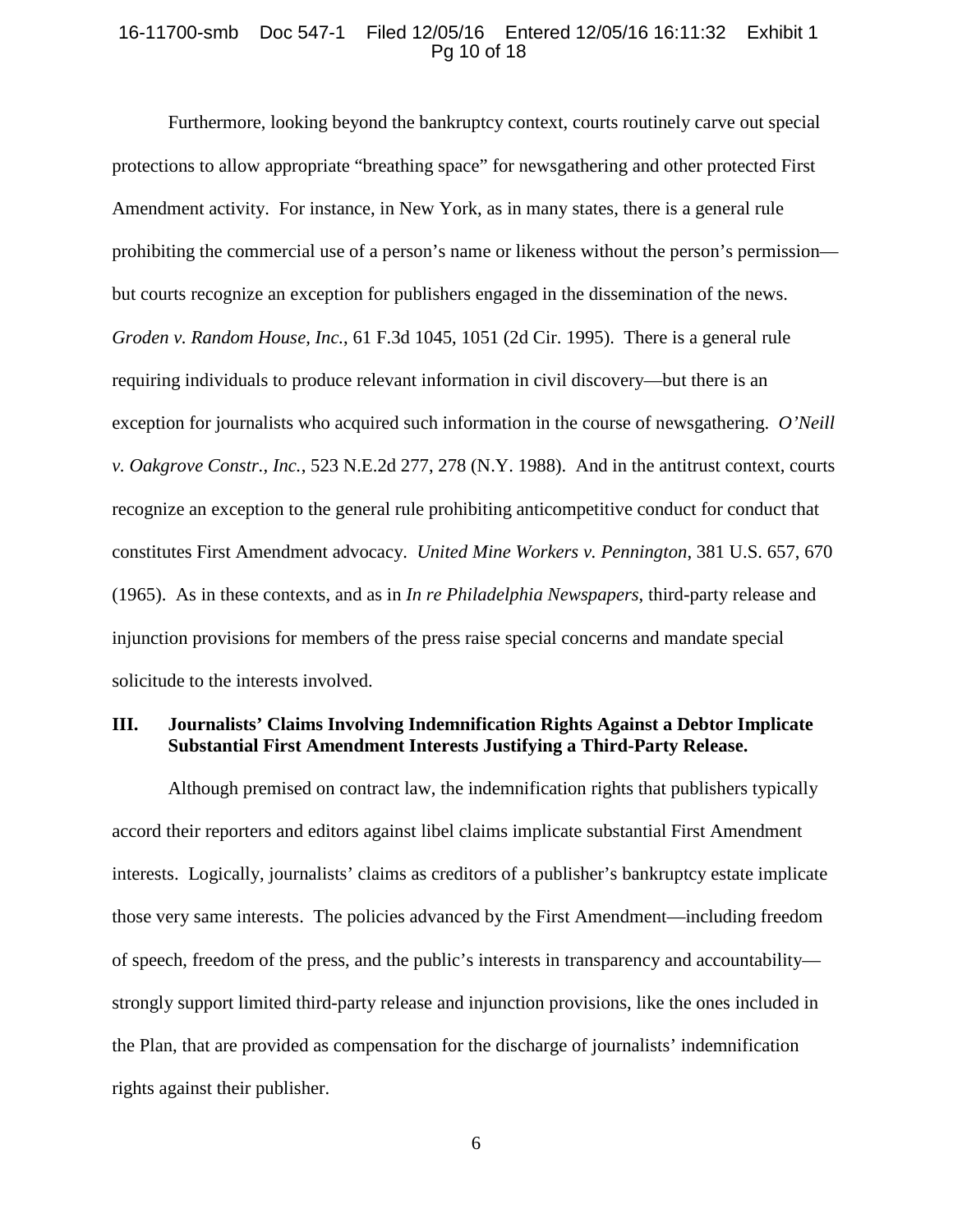## 16-11700-smb Doc 547-1 Filed 12/05/16 Entered 12/05/16 16:11:32 Exhibit 1 Pg 11 of 18

Both traditional and internet publishers typically indemnify their reporters and editors against claims arising from their journalism, including defamation claims. Such indemnification agreements are crucial to news reporting and publishing in the present age for the reason that few reporters and editors can individually afford to defend even a marginal defamation claim. This is a matter of simple economics. The median salary for a full-time reporter is  $$36,000.<sup>4</sup>$  Legal expenses for even the most minimal court proceedings—a motion to dismiss and appeal of dismissal—can amount to tens of thousands of dollars, if not more. Additional proceedings such as discovery, summary judgment, and trial can cause those expenses to balloon, sometimes into the millions when a plaintiff litigates aggressively.

As a practical matter, without the promise of indemnification, even the threat of a baseless libel action may suffice to kill a reporter's pursuit of a story or place an entire topic out of bounds, rendering the First Amendment's protection of the freedom of the press a dead letter in every way that counts. Few journalists could bear the risk of reporting on controversial matters, and the public would go uninformed on matters of intense and legitimate public interest, such as allegations of criminal conduct, government corruption, and corporate malfeasance. By providing indemnification, publishers facilitate the kind of newsgathering and investigation that is central not only to their own businesses, but also to the press's role as a watchdog and check on abuses by the powerful. *Amici* attest that indemnification agreements are often crucial to a reporter's initial decision to work for a media company.

Moreover, in practice, indemnification also facilitates the division of labor that publishing the news requires. Enterprise reporting often entails the collaboration of multiple reporters, editors, and production staff, each of whom contributes to the final published product.

<sup>4</sup> BUREAU OF LABOR STATISTICS, OCCUPATIONAL EMPLOYMENT AND WAGES, MAY 2015, http://www.bls.gov/oes/current/oes273022.htm.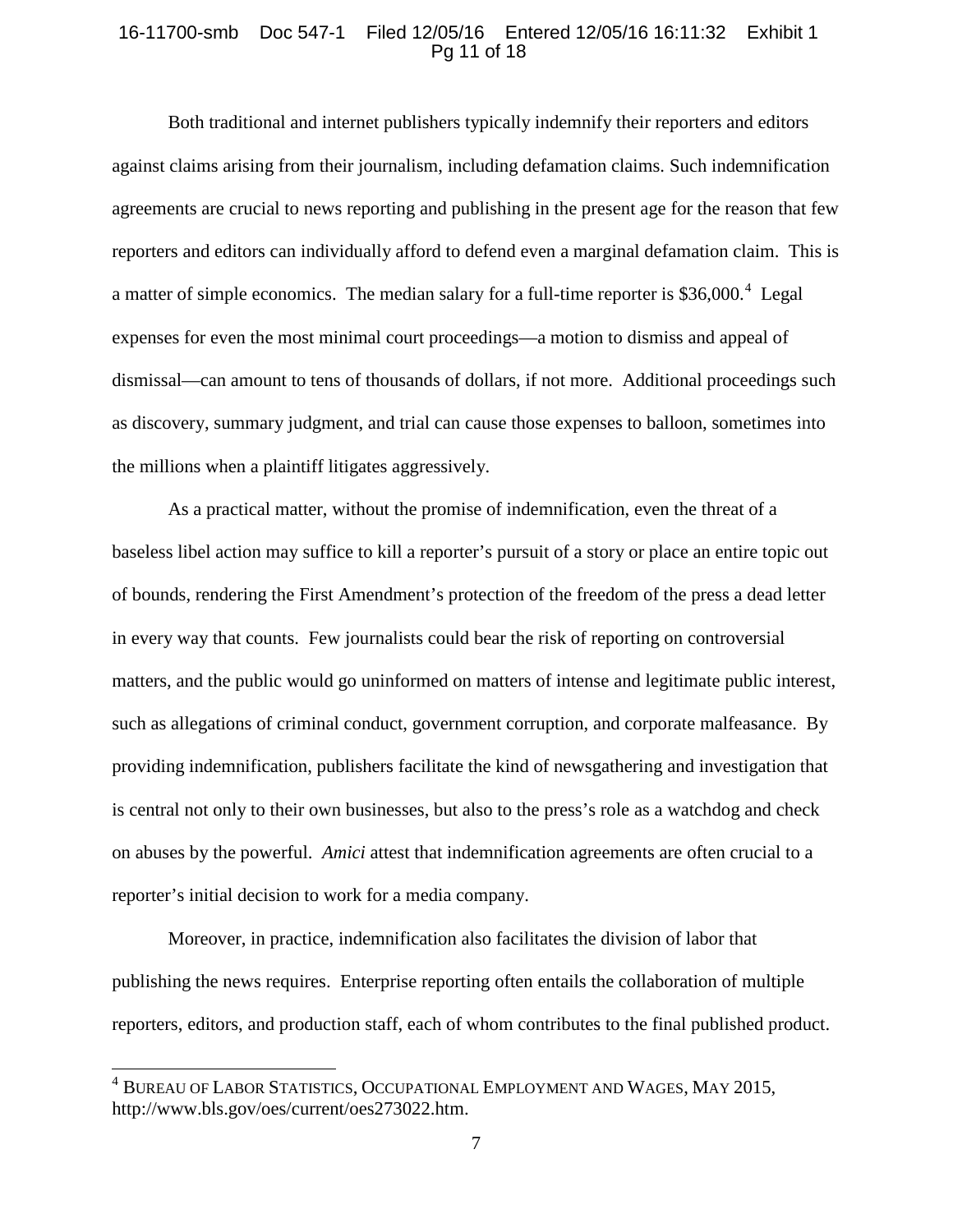#### 16-11700-smb Doc 547-1 Filed 12/05/16 Entered 12/05/16 16:11:32 Exhibit 1 Pg 12 of 18

Likewise, even for less demanding stories, the publisher (and not the reporter) is often responsible for packaging the article, which can include selecting the headline, adding media such as photographs and videos, and taking other steps that serve to frame or contextualize the reporting. In some instances, these kinds of decisions can create or heighten an alleged defamatory impact. Absent indemnification, collaboration of this sort would carry an added risk for reporters, who might face legal claims based, in whole or in part, on the publisher's decisions about production and framing in which the reporter was not involved.

While a publisher's business may fail, the other interests served by indemnification carry on. Journalists who have moved on to other publications still face the threat of retaliatory litigation by subjects of negative reporting published by their former employer. Indeed, such threats may be all the more potent when a publisher's bankruptcy cuts off its ability to fund a reporter's legal defense. The result may be, once again, to compromise the independence of the media, as well as the public's right to know.

These things are relevant here in two respects. First, they demonstrate the value of the indemnification claims held by the former employees of a bankrupt publisher. Those rights are not incidental terms of employment agreements, but central to the employment relationship, no less than salary, benefits, and other consideration. Second, the important First Amendment interests served by those indemnification rights weigh heavily in support of allowing a publisher's former employees to release their indemnification claims in exchange for the release of third-party claims based on the content they produced, thereby serving the very same interests.

The concerns that motivate publishers to indemnify their employers are especially acute in light of the current state of the media industry. Many traditional publishers are facing strained finances, and sometimes increased risk of bankruptcy, due to declining circulation, declining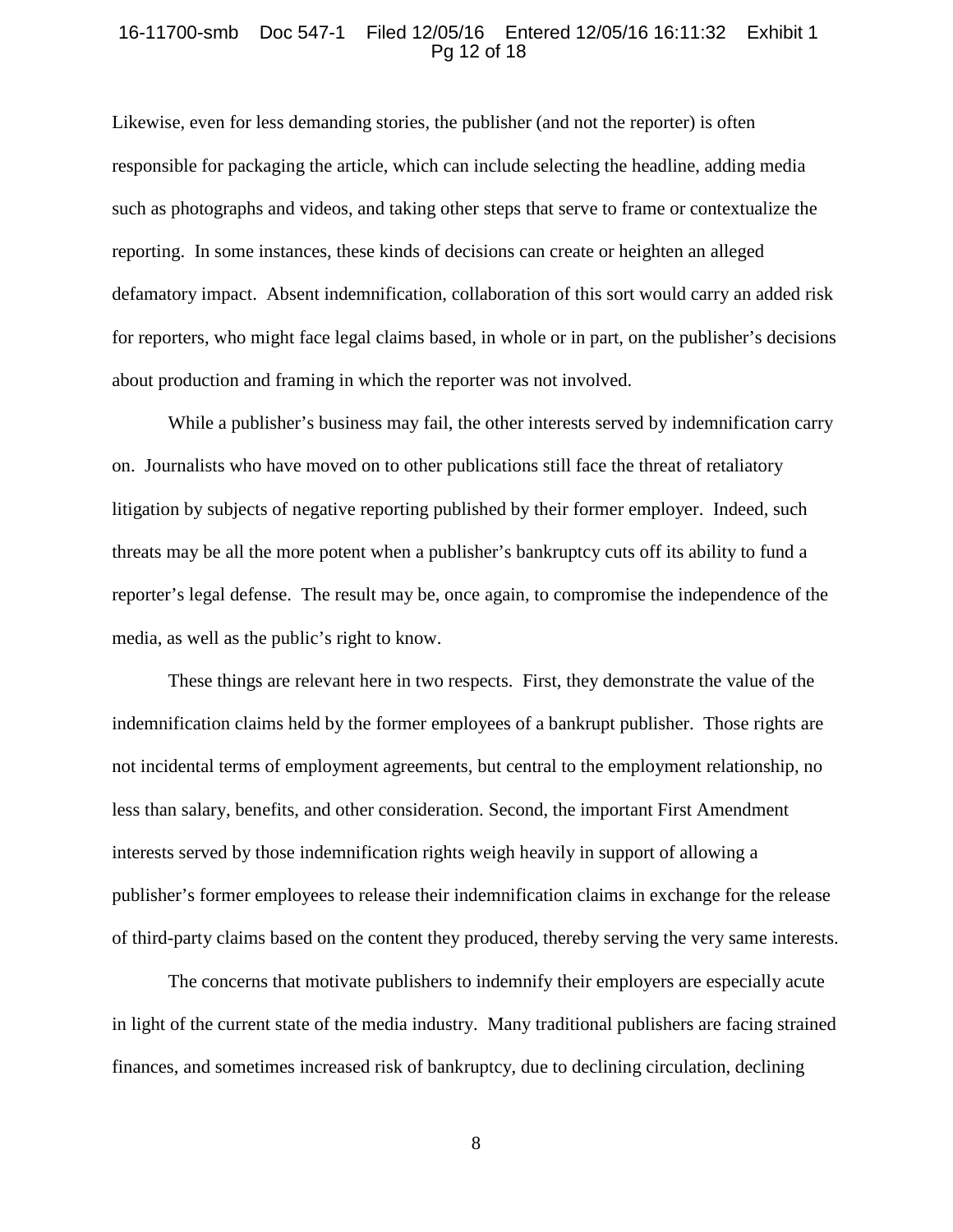## 16-11700-smb Doc 547-1 Filed 12/05/16 Entered 12/05/16 16:11:32 Exhibit 1 Pg 13 of 18

advertising revenues, and increased competition by online and social media.<sup>5</sup> At the same time, online media are rapidly expanding into public accountability journalism but are often thinly capitalized, reflecting the lower start-up costs of online publishing. Online media are vibrant, but the other side of the coin is that many outlets are short-lived. The current reality is that the outlets for journalism are more financially tenuous than they were in the past, such that reporters are increasingly likely to hold indemnification claims against publishers in bankruptcy. Recognizing the value of such claims by allowing them to serve as consideration for third-party releases in bankruptcy proceedings is therefore crucial to ensuring the continued independence and vigor of the press.

## **IV. The Equities Strongly Support Protection of Journalists' and the Public's First Amendment Interests.**

Given that a bankruptcy court appropriately takes account of equitable considerations in evaluating a proposed liquidation plan, the equities here overwhelmingly support approval of the third-party release and injunction contained in the Plan for at least five reasons.

First, as described above, such releases serve the public interest as reflected in the First Amendment's protection of freedom of the press by facilitating an independent media and vigorous reporting on matters of public interest. They prevent the powerful from taking advantage of a bankruptcy and resulting lapse of an indemnification agreement to threaten reporters and influence their future reporting.

Second, such releases alleviate a potentially severe hardship for a publisher's former employees in the form of potential exposure to substantial legal fees and liability. Those risks are not ones that the employees expected to bear during their employment, because they had the

<sup>5</sup> *See, e.g.*, Amy Mitchell & Jesse Holcomb, *State of the News Media 2016*, PEW RESEARCH CENTER ON JOURNALISM & MEDIA (June 15, 2016), http://www.journalism.org/2016/06/15/stateof-the-news-media-2016/.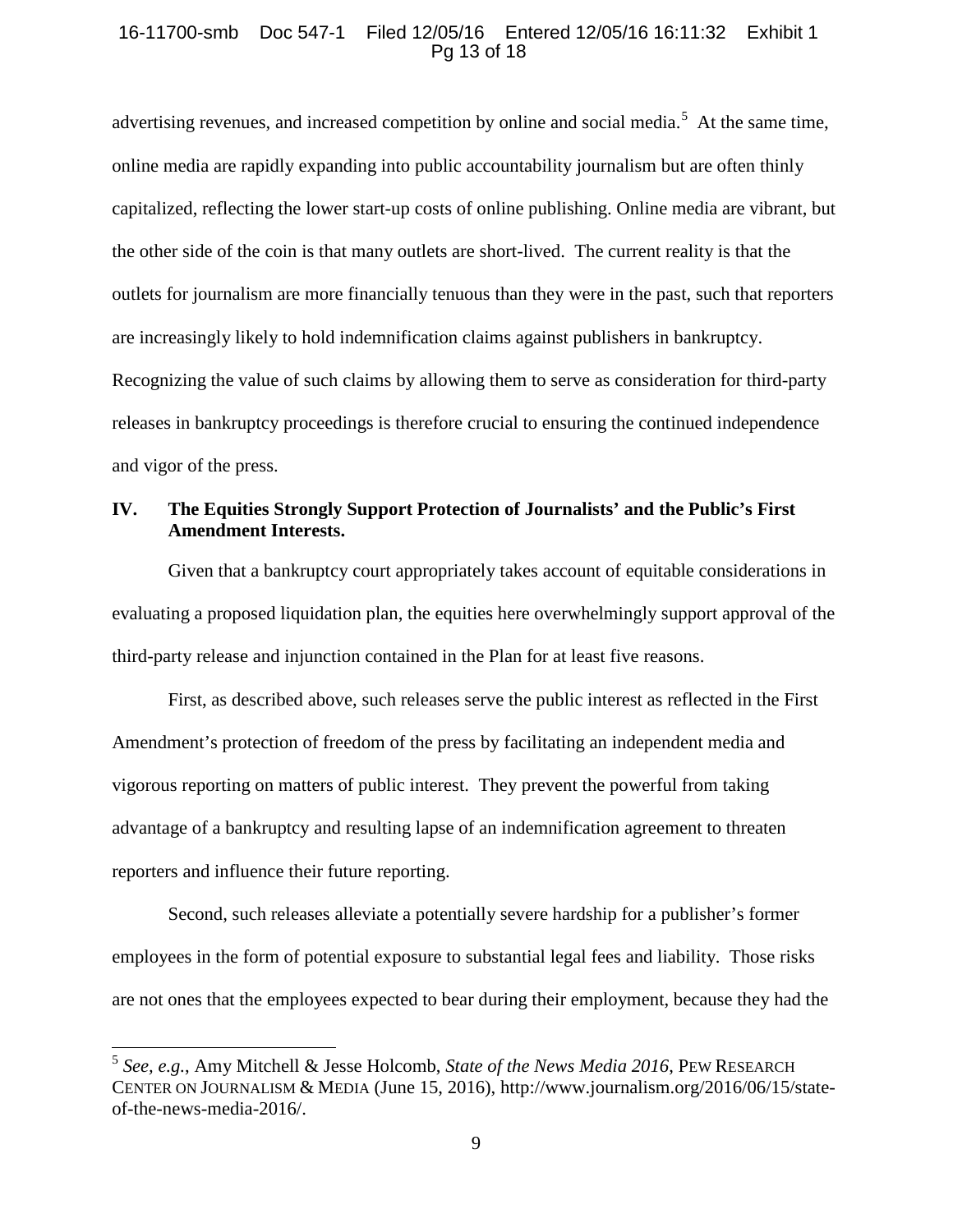#### 16-11700-smb Doc 547-1 Filed 12/05/16 Entered 12/05/16 16:11:32 Exhibit 1 Pg 14 of 18

benefit of indemnification rights. Providing alternative relief that continues that protection thereby places those employees—especially reporters—in a similar position to the one for which they bargained in good faith.

Third, it would be inequitable for former employees to bear the burden of defending defamation claims when, as described above, the defamatory impact may have been created or heightened by the publisher.

Fourth, the hardship to third parties is minimal or, more likely, non-existent. The claims that would be released are ones based on publications that are months or years old—predating the shutdown of Gawker.com and sale of Gawker Media's other properties—but have not yet been aired in litigation or even a threat letter. Even if there are any such claims, the delay at this point in prosecuting them, notwithstanding widespread reporting on this bankruptcy proceeding, suggests that they have little merit or value and that they will soon expire, anyway, due to the relatively brief limitations period for defamation claims. *See* N.Y. C.P.L.R. § 215(3) (within one year of publication of the offending statement). Moreover, even if some potential claimant has somehow not received notice of this proceeding, the Plan provides for publication of such notice in a fashion that satisfies due process requirements, giving them an opportunity to contest the Plan's approval or file a timely claim on the estate. *See In re Philadelphia Newspapers, LLC*, 450 B.R. 99, 103 (Bankr. E.D. Pa. 2011).

Fifth, as a practical matter, any defamation actions brought against former Gawker employees after confirmation of the Plan are likely to be intended to harass or intimidate rather than to provide compensation for actual injury. While Gawker had assets, reporters generally lack the deep pockets necessary to defend a defamation claim, much less to pay out a judgment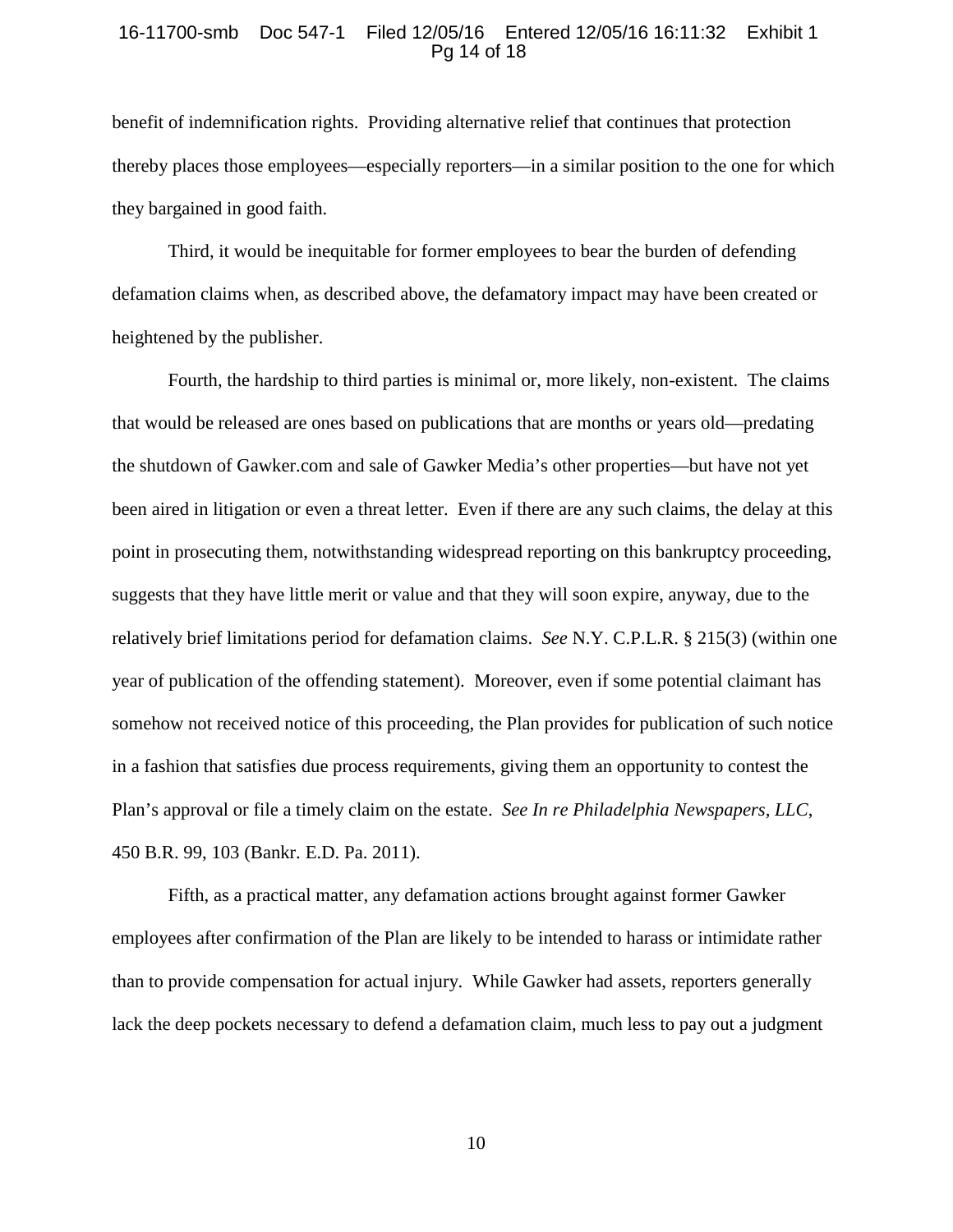## 16-11700-smb Doc 547-1 Filed 12/05/16 Entered 12/05/16 16:11:32 Exhibit 1 Pg 15 of 18

at the conclusion of litigation. With Gawker's assets dissipated, the only purpose of a threatened defamation action could be to harass or intimidate its former employees.

In sum, while it is extremely unlikely that the third-party release and injunction provisions would cut off any meritorious claims, they would further the public interest in uninhibited, robust, and wide-open debate and provide valuable security and peace of mind to Gawker's former employees and to journalists everywhere.

## **CONCLUSION**

For the foregoing reasons, the *amici* respectfully request that the Court approve the Plan with the third-party release and injunction provisions for the former writers, employees, and contractors of Gawker.

December 5, 2016 Respectfully submitted,

## BAKER & HOSTETLER LLP

/s/ *Mark I. Bailen* Bruce W. Sanford Mark I. Bailen Christopher J. Giaimo Washington Square, Suite 1100 1050 Connecticut Avenue, N.W. Washington, DC 20036-5304 *mbailen@bakerlaw.com* Phone: (202) 861-1500 Fax: (202) 861-1783

*Counsel for Amici Curiae*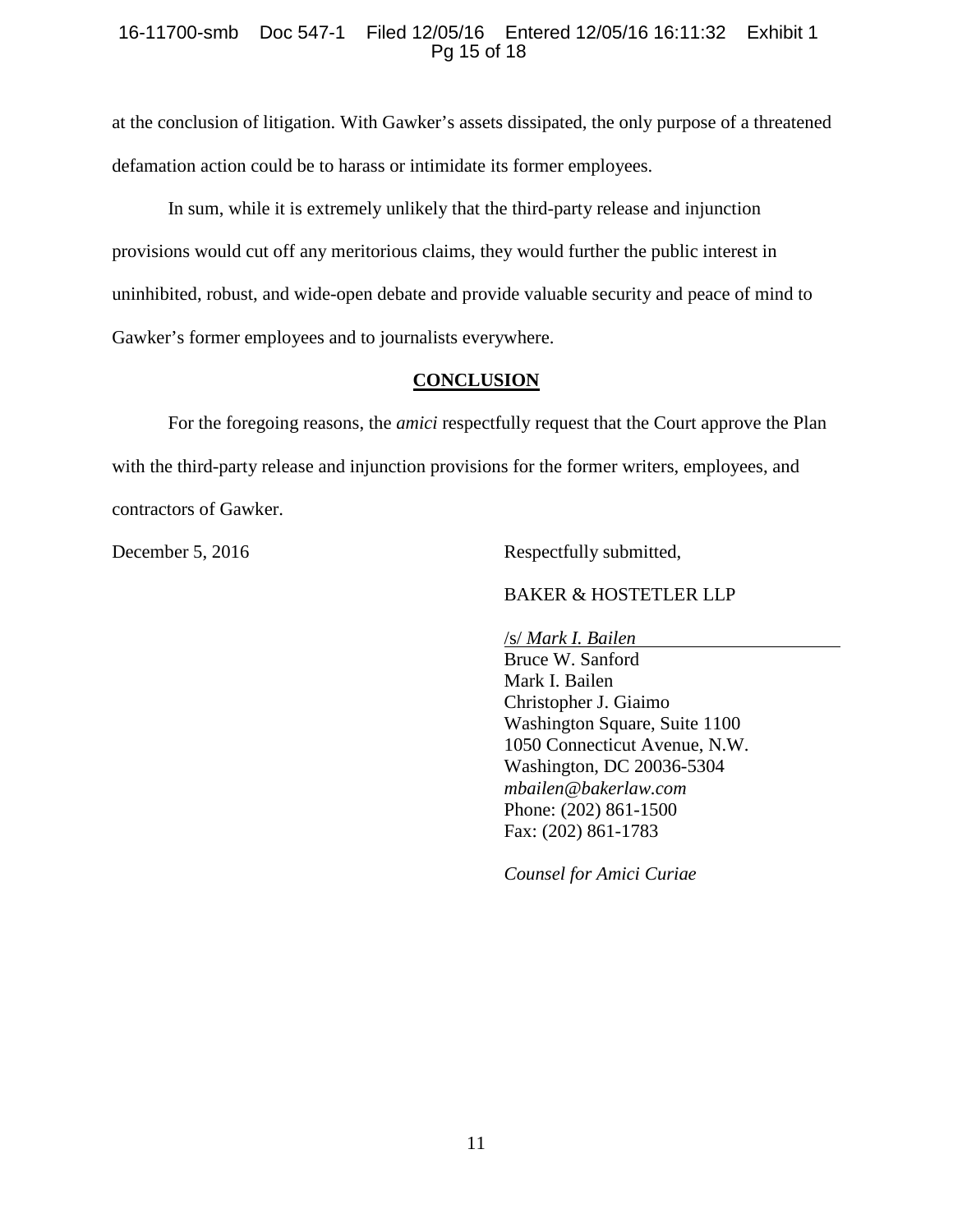## **APPENDIX A**

Description of *Amici*:

The Society of Professional Journalists ("SPJ") is dedicated to improving and protecting journalism. It is the nation's largest and most broad-based journalism organization, dedicated to encouraging the free practice of journalism and stimulating high standards of ethical behavior. Founded in 1909 as Sigma Delta Chi, SPJ promotes the free flow of information vital to a wellinformed citizenry, works to inspire and educate the next generation of journalists and protects First Amendment guarantees of freedom of speech and press.

The Reporters Committee for Freedom of the Press is a voluntary, unincorporated association of reporters and editors that works to defend the First Amendment rights and freedom of information interests of the news media. The Reporters Committee has provided assistance and research in First Amendment and Freedom of Information Act litigation since 1970.

With some 500 members, American Society of News Editors ("ASNE") is an organization that includes directing editors of daily newspapers throughout the Americas. ASNE changed its name in April 2009 to American Society of News Editors and approved broadening its membership to editors of online news providers and academic leaders. Founded in 1922 as American Society of Newspaper Editors, ASNE is active in a number of areas of interest to top editors with priorities on improving freedom of information, diversity, readership and the credibility of newspapers.

Association of Alternative Newsmedia ("AAN") is a not-for-profit trade association for 130 alternative newspapers in North America, including weekly papers like The Village Voice and Washington City Paper. AAN newspapers and their websites provide an editorial alternative to the mainstream press. AAN members have a total weekly circulation of seven million and a reach of over 25 million readers.

The E.W. Scripps Company serves audiences and businesses through television, radio and digital media brands, with 33 television stations in 24 markets. Scripps also owns 34 radio stations in eight markets, as well as local and national digital journalism and information businesses, including mobile video news service Newsy and weather app developer WeatherSphere. Scripps owns and operates an award-winning investigative reporting newsroom in Washington, D.C. and serves as the long-time steward of the nation's largest, most successful and longest-running educational program, the Scripps National Spelling Bee.

First Look Media Works, Inc. is a new non-profit digital media venture that produces The Intercept, a digital magazine focused on national security reporting.

Freedom of the Press Foundation is a non-profit organization that supports and defends public-interest journalism focused on transparency and accountability. The organization works to preserve and strengthen First and Fourth Amendment rights guaranteed to the press through a variety of avenues, including public advocacy, legal advocacy, the promotion of digital security tools, and crowd-funding.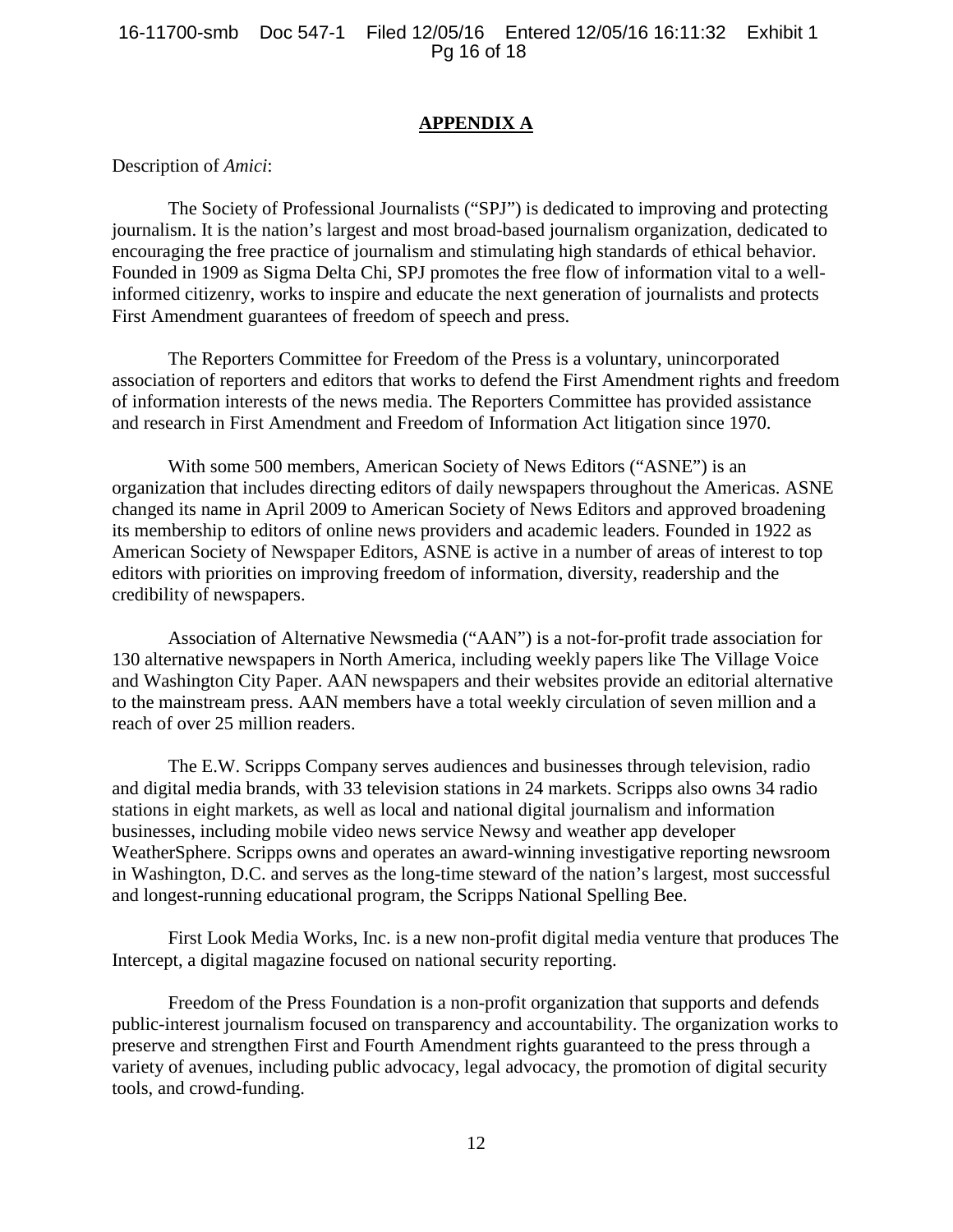## 16-11700-smb Doc 547-1 Filed 12/05/16 Entered 12/05/16 16:11:32 Exhibit 1 Pg 17 of 18

The International Documentary Association (IDA) is dedicated to building and serving the needs of a thriving documentary culture. Through its programs, the IDA provides resources, creates community, and defends rights and freedoms for documentary artists, activists, and journalists.

The Investigative Reporting Workshop, a project of the School of Communication (SOC) at American University, is a nonprofit, professional newsroom. The Workshop publishes indepth stories at investigativereportingworkshop.org about government and corporate accountability, ranging widely from the environment and health to national security and the economy.

The Media Consortium is a network of the country's leading, progressive, independent media outlets. Our mission is to amplify independent media's voice, increase our collective clout, leverage our current audience and reach new ones.

MediaNews Group's more than 800 multi-platform products reach 61 million Americans each month across 18 states.

MPA—The Association of Magazine Media, ("MPA") is the largest industry association for magazine publishers. The MPA, established in 1919, represents over 175 domestic magazine media companies with more than 900 magazine titles. The MPA represents the interests of weekly, monthly and quarterly publications that produce titles on topics that cover politics, religion, sports, industry, and virtually every other interest, avocation or pastime enjoyed by Americans. The MPA has a long history of advocating on First Amendment issues.

The National Press Photographers Association ("NPPA") is a 501(c)(6) non-profit organization dedicated to the advancement of visual journalism in its creation, editing and distribution. NPPA's approximately 7,000 members include television and still photographers, editors, students and representatives of businesses that serve the visual journalism industry. Since its founding in 1946, the NPPA has vigorously promoted the constitutional rights of journalists as well as freedom of the press in all its forms, especially as it relates to visual journalism. The submission of this brief was duly authorized by Mickey H. Osterreicher, its General Counsel.

New England First Amendment Coalition is a non-profit organization working in the six New England states to defend, promote and expand public access to government and the work it does. The coalition is a broad-based organization of people who believe in the power of transparency in a democratic society. Its members include lawyers, journalists, historians and academicians, as well as private citizens and organizations whose core beliefs include the principles of the First Amendment. The coalition aspires to advance and protect the five freedoms of the First Amendment, and the principle of the public's right to know in our region. In collaboration with other like-minded advocacy organizations, NEFAC also seeks to advance understanding of the First Amendment across the nation and freedom of speech and press issues around the world.

Online News Association ("ONA") is the world's largest association of online journalists. ONA's mission is to inspire innovation and excellence among journalists to better serve the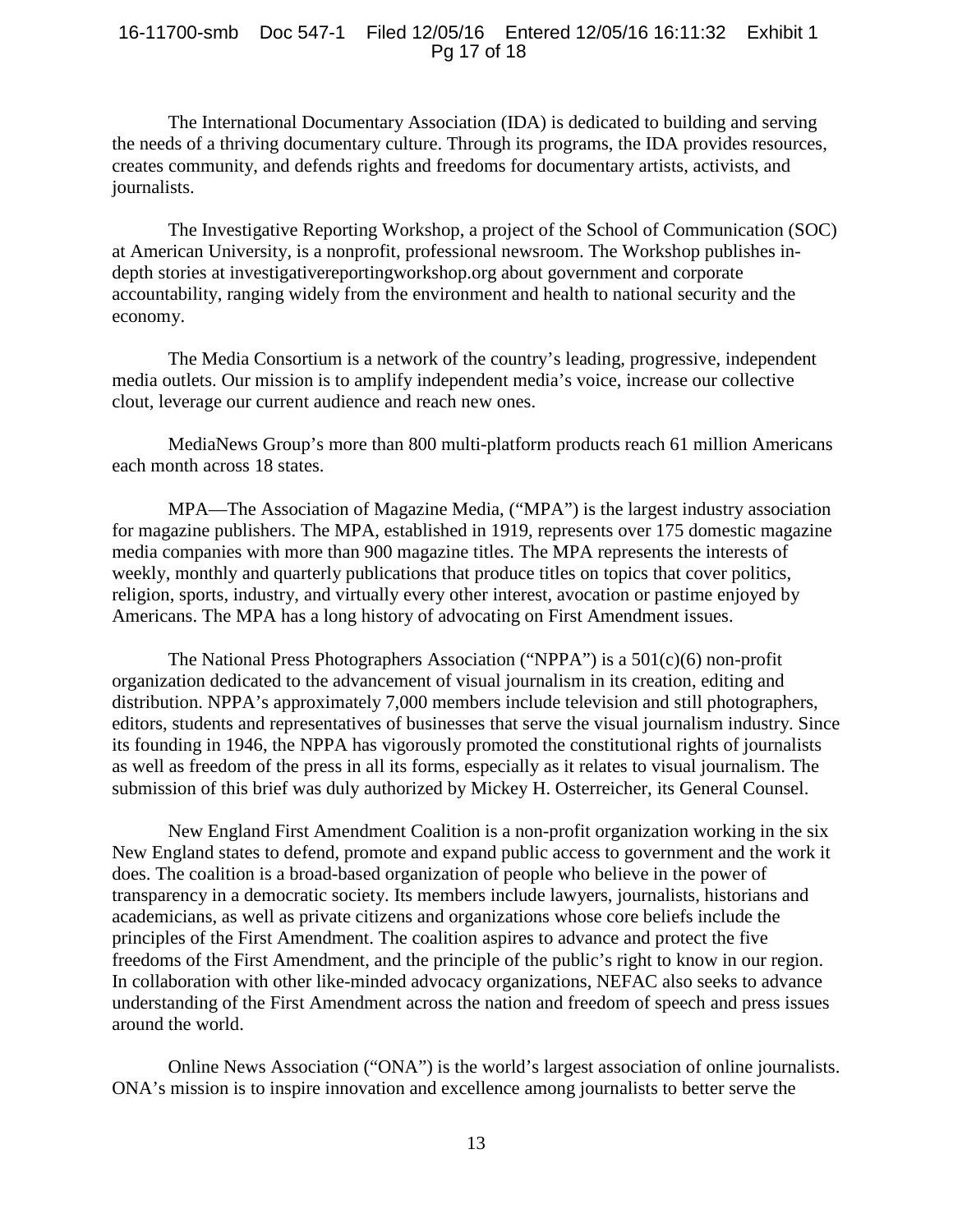#### 16-11700-smb Doc 547-1 Filed 12/05/16 Entered 12/05/16 16:11:32 Exhibit 1 Pg 18 of 18

public. ONA's more than 2,000 members include news writers, producers, designers, editors, bloggers, technologists, photographers, academics, students and others who produce news for the Internet or other digital delivery systems. ONA hosts the annual Online News Association conference and administers the Online Journalism Awards. ONA is dedicated to advancing the interests of digital journalists and the public generally by encouraging editorial integrity and independence, journalistic excellence and freedom of expression and access.

PEN America stands at the intersection of literature and human rights to protect open expression at home and abroad. Our mission is to unite writers and their allies to celebrate creative expression and defend the liberties that make it possible. PEN America has over 4,400 members, a nationwide community of novelists, journalists, editors, poets, essayists, playwrights, publishers, translators, agents, and other professionals, and an even larger network of devoted readers and supporters.

Radio Television Digital News Association ("RTDNA") is the world's largest and only professional organization devoted exclusively to electronic journalism. RTDNA is made up of news directors, news associates, educators and students in radio, television, cable and electronic media in more than 30 countries. RTDNA is committed to encouraging excellence in the electronic journalism industry and upholding First Amendment freedoms.

Reporters Without Borders has been fighting censorship and supporting and protecting journalists since 1985. Activities are carried out on five continents through its network of over 150 correspondents, its national sections, and its close collaboration with local and regional press freedom groups. Reporters Without Borders currently has 10 offices and sections worldwide.

The Seattle Times Company, locally owned since 1896, publishes the daily newspaper *The Seattle Times*, together with *The Issaquah Press*, *Yakima Herald-Republic*, *Walla Walla Union-Bulletin*, *Sammamish Review* and *Newcastle-News*, all in Washington state.

The Tully Center for Free Speech began in Fall, 2006, at Syracuse University's S.I. Newhouse School of Public Communications, one of the nation's premier schools of mass communications.

Vox Media owns several web sites, including Vox, The Verge, SB Nation, and Recode, with 170 million unique monthly visitors.